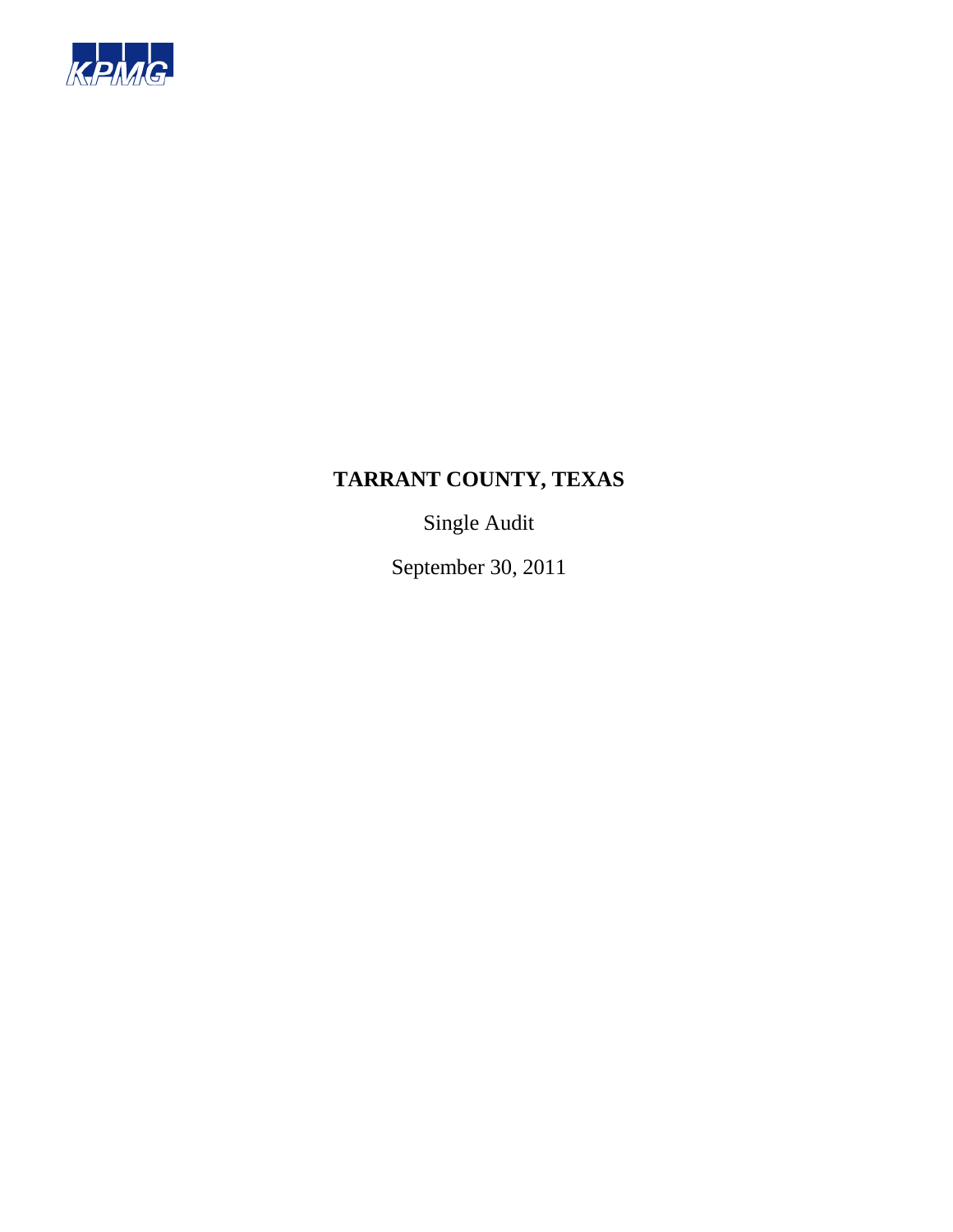

**KPMG LLP**  Suite 3100 717 North Harwood Street Dallas, TX 75201-6585

### **Report on Internal Control over Financial Reporting and on Compliance and Other Matters Based on an Audit of Financial Statements Performed in Accordance with** *Government Auditing Standards*

The Honorable County Judge and Commissioner's Court:

We have audited the financial statements of the governmental activities, the business-type activities, the aggregate discretely presented component units, each major fund, and the aggregate remaining fund information of Tarrant County, Texas (Tarrant County) as of and for the year ended September 30, 2011, which collectively comprise Tarrant County's basic financial statements, and have issued our report thereon dated March 23, 2012. Our report was modified to include a reference to other auditors and the adoption of the provisions of Governmental Accounting Standards Board Statement No. 54, *Fund Balance Reporting and Governmental Fund Type Definitions*. We conducted our audit in accordance with auditing standards generally accepted in the United States of America and the standards applicable to financial audits contained in *Government Auditing Standards*, issued by the Comptroller General of the United States. Other auditors audited the financial statements of the Tarrant County Hospital District and the Mental Health and Mental Retardation of Tarrant County, as described in our report on Tarrant County's financial statements. This report does not include the results of the other auditors' testing of internal control over financial reporting or compliance and other matters that are reported on separately by those auditors.

### **Internal Control over Financial Reporting**

Management of Tarrant County is responsible for establishing and maintaining effective internal control over financial reporting. In planning and performing our audit, we considered Tarrant County's internal control over financial reporting as a basis for designing our auditing procedures for the purpose of expressing our opinions on the financial statements, but not for the purpose of expressing an opinion on the effectiveness of Tarrant County's internal control over financial reporting. Accordingly, we do not express an opinion on the effectiveness of Tarrant County's internal control over financial reporting.

A deficiency in internal control over financial reporting exists when the design or operation of a control does not allow management or employees, in the normal course of performing their assigned functions, to prevent, or detect and correct, misstatements on a timely basis. A material weakness is a deficiency, or combination of deficiencies, in internal control over financial reporting, such that there is a reasonable possibility that a material misstatement of the entity's financial statements will not be prevented, or detected and corrected, on a timely basis.

Our consideration of internal control over financial reporting was for the limited purpose described in the first paragraph of this section and was not designed to identify all deficiencies in internal control over financial reporting that might be deficiencies, significant deficiencies, or material weaknesses. We did not identify any deficiencies in internal control over financial reporting that we consider to be material weaknesses, as defined above.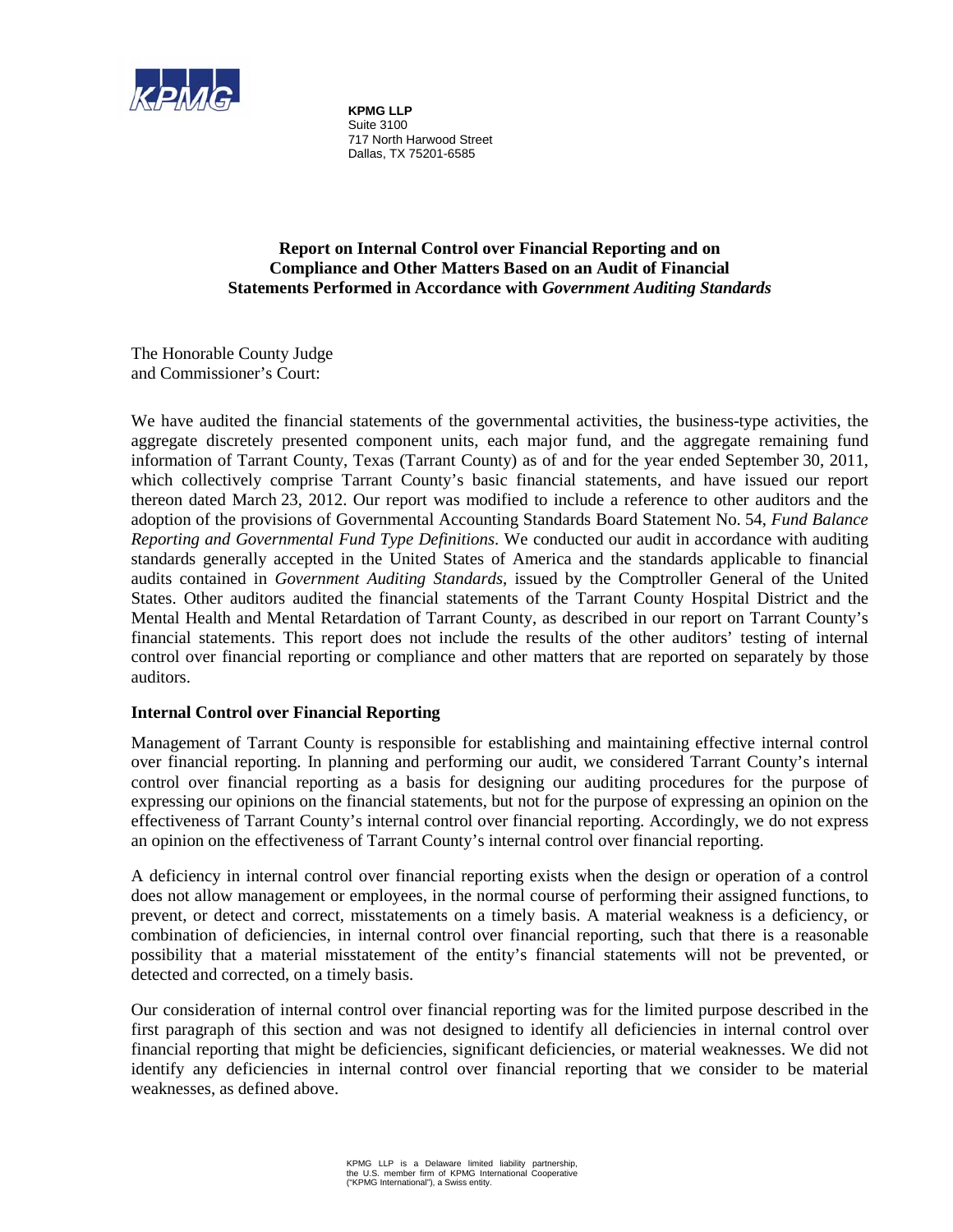#### **Compliance and Other Matters**

As part of obtaining reasonable assurance about whether Tarrant County's financial statements are free of material misstatement, we performed tests of its compliance with certain provisions of laws, regulations, contracts, and grant agreements, noncompliance with which could have a direct and material effect on the determination of financial statement amounts. However, providing an opinion on compliance with those provisions was not an objective of our audit, and accordingly, we do not express such an opinion. The results of our tests disclosed no instances of noncompliance or other matters that are required to be reported under *Government Auditing Standards*.

This report is intended solely for the information and use of Tarrant County's management, Commissioners' Court, others within the entity, and federal and state awarding agencies and pass-through entities and is not intended to be and should not be used by anyone other than these specified parties.

KPMG LLP

March 23, 2012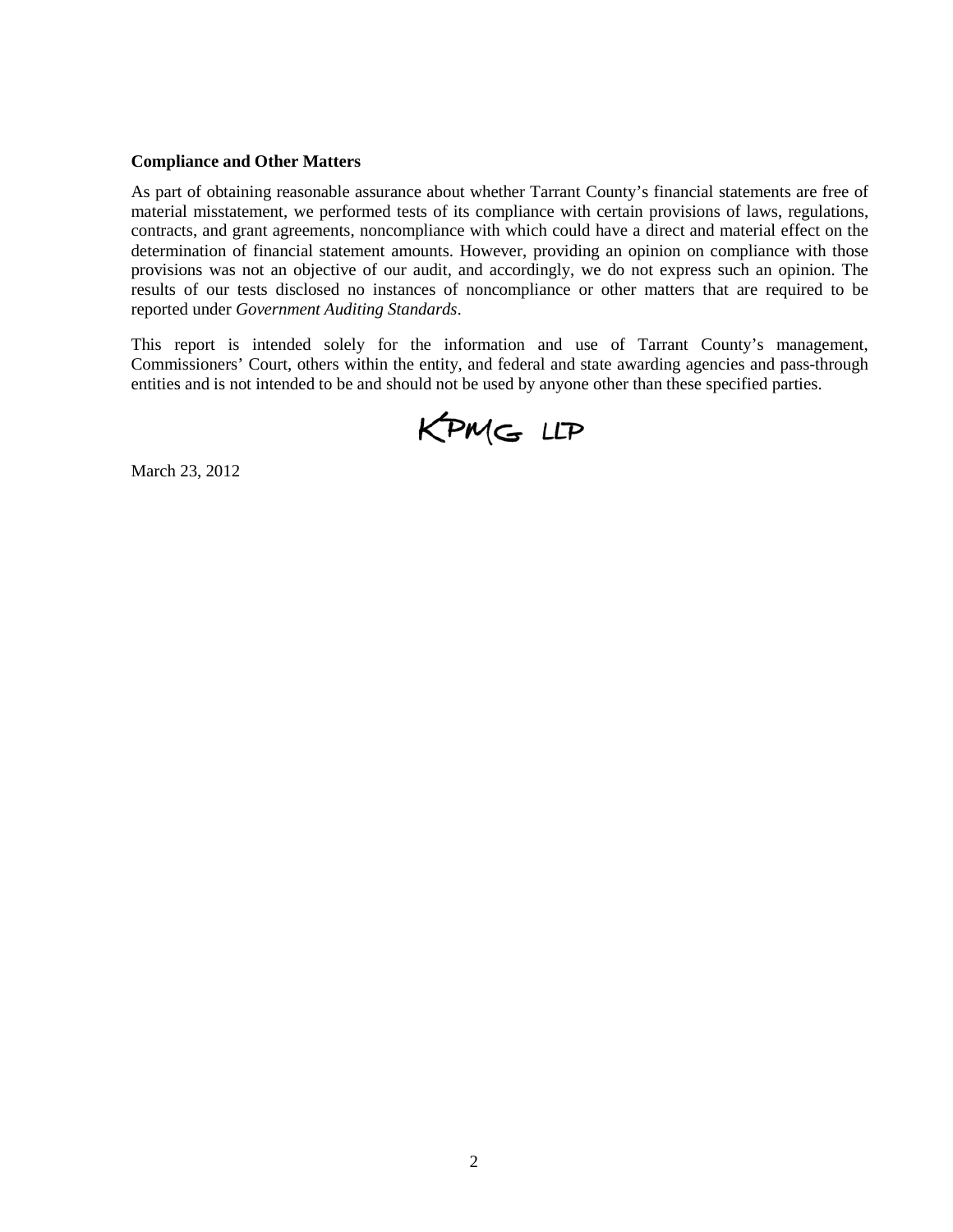

**KPMG LLP**  Suite 3100 717 North Harwood Street Dallas, TX 75201-6585

**Report on Compliance with Requirements That Could Have a Direct and Material Effect on Each Major Program and on Internal Control over Compliance in Accordance with OMB Circular A-133 and Uniform Grants Management Standards and on Schedule of Expenditures of Federal and State Awards**

The Honorable County Judge and Commissioners' Court:

### **Compliance**

We have audited Tarrant County, Texas' (Tarrant County) compliance with the types of compliance requirements described in the U.S. Office of Management and Budget (OMB) *Circular A-133 Compliance Supplement* and State of Texas Uniform Grant Management Standards (UGMS) that could have a direct and material effect on each of Tarrant County's major federal and state programs for the year ended September 30, 2011. Tarrant County's major federal and state programs are identified in the summary of auditor's results section of the accompanying schedule of findings and questioned costs. Compliance with the requirements of laws, regulations, contracts, and grants applicable to each of its major federal and state programs is the responsibility of Tarrant County's management. Our responsibility is to express an opinion on Tarrant County's compliance based on our audit.

Tarrant County's basic financial statements include the operations of the Tarrant County Hospital District (TCHD) and the Mental Health and Mental Retardation of Tarrant County (MHMRTC), which received federal awards that are not included in the schedule during the year ended September 30, 2011. Our audit, described below, did not include the operations of the Tarrant County Hospital District or the Mental Health and Mental Retardation of Tarrant County, because they engaged other auditors to perform an audit in accordance with OMB Circular A-133.

We conducted our audit of compliance in accordance with auditing standards generally accepted in the United States of America; the standards applicable to financial audits contained in *Government Auditing Standards*, issued by the Comptroller General of the United States; and OMB Circular A-133, *Audits of States, Local Governments, and Non-Profit Organizations* and UGMS. Those standards, OMB Circular A-133 and UGMS, require that we plan and perform the audit to obtain reasonable assurance about whether noncompliance with the types of compliance requirements referred to above that could have a direct and material effect on a major federal or state program occurred. An audit includes examining, on a test basis, evidence about Tarrant County's compliance with those requirements and performing such other procedures as we considered necessary in the circumstances. We believe that our audit provides a reasonable basis for our opinion. Our audit does not provide a legal determination of Tarrant County's compliance with those requirements.

In our opinion, Tarrant County complied, in all material respects, with the compliance requirements referred to above that could have a direct and material effect on each of its major federal and state programs for the year ended September 30, 2011. However, the results of our procedures also disclosed instances of noncompliance with those requirements, which are required to be reported in accordance with OMB Circular A-133 and which are described in the accompanying schedule of findings and questioned costs as items 2011-01, 2011-02, 2011-03, and 2011-04.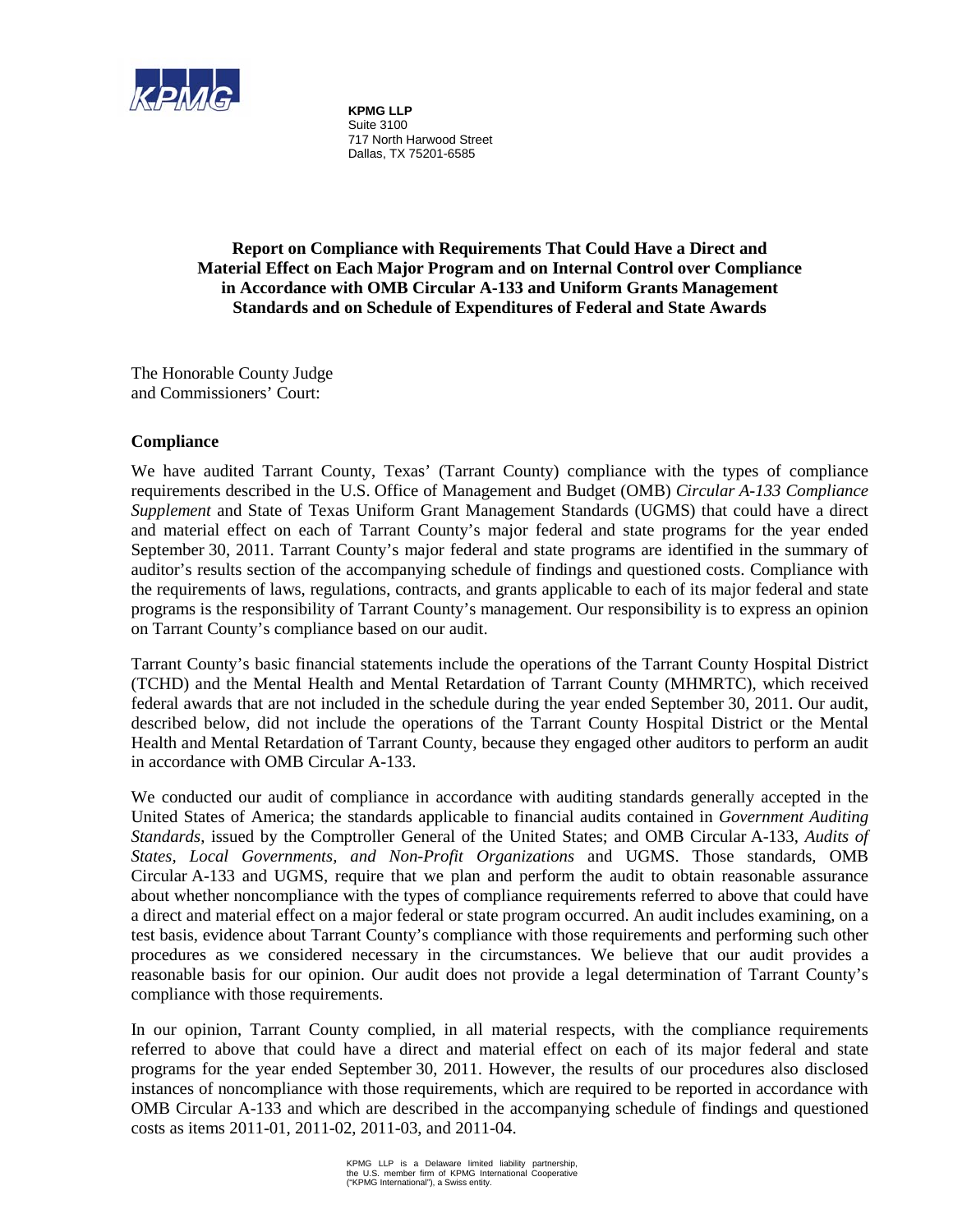#### **Internal Control over Compliance**

Management of Tarrant County is responsible for establishing and maintaining effective internal control over compliance with the requirements of laws, regulations, contracts, and grants applicable to federal and state programs. In planning and performing our audit, we considered Tarrant County's internal control over compliance with the requirements that could have a direct and material effect on a major federal or state program to determine the auditing procedures for the purpose of expressing our opinion on compliance and to test and report on internal control over compliance in accordance with OMB Circular A-133 and UGMS, but not for the purpose of expressing an opinion on the effectiveness of internal control over compliance. Accordingly, we do not express an opinion on the effectiveness of Tarrant County's internal control over compliance.

Our consideration of internal control over compliance was for the limited purpose described in the preceding paragraph and was not designed to identify all deficiencies in internal control over compliance that might be significant deficiencies or material weaknesses and therefore, there can be no assurance that all deficiencies, significant deficiencies, or material weaknesses have been identified. However, as discussed below, we identified certain deficiencies in internal control over compliance that we consider to be material weaknesses.

A deficiency in internal control over compliance exists when the design or operation of a control over compliance does not allow management or employees, in the normal course of performing their assigned functions, to prevent, or detect and correct, noncompliance with a type of compliance requirement of a federal or state program on a timely basis. A material weakness in internal control over compliance is a deficiency, or combination of deficiencies, in internal control over compliance, such that there is reasonable possibility that material noncompliance with a type of compliance requirement of a federal or state program will not be prevented, or detected and corrected, on a timely basis. We consider the deficiencies in internal control over compliance described in the accompanying schedule of findings and questioned costs as items 2011-01, 2011-02 and 2011-03, to be material weaknesses.

### **Schedule of Expenditures of Federal and State Awards**

We have audited the financial statements of the governmental activities, the business-type activities, the aggregate discretely presented component units, each major fund, and the aggregate remaining fund information of Tarrant County as of and for the year ended September 30, 2011, and have issued our report thereon dated March 23, 2012. Our report was modified to included a reference to other auditors and the adoption of the provisions of Governmental Accounting Standards Board Statement No. 54, *Fund Balance Reporting and Governmental Fund Type Definitions*. Our audit was performed for the purpose of forming opinions on the financial statements that collectively comprise Tarrant County's basic financial statements. The accompanying schedule of expenditures of federal and state awards is presented for purposes of additional analysis as required by OMB Circular A-133 and UGMS and is not a required part of the basic financial statements. Such information has been subjected to the auditing procedures applied in the audit of the basic financial statements and, in our opinion, is fairly stated, in all material respects, in relation to the basic financial statements taken as a whole.

Tarrant County's responses to the findings identified in our audit are described in the accompanying schedule of findings and questioned costs. We did not audit Tarrant County's responses and, accordingly, we express no opinion on the responses.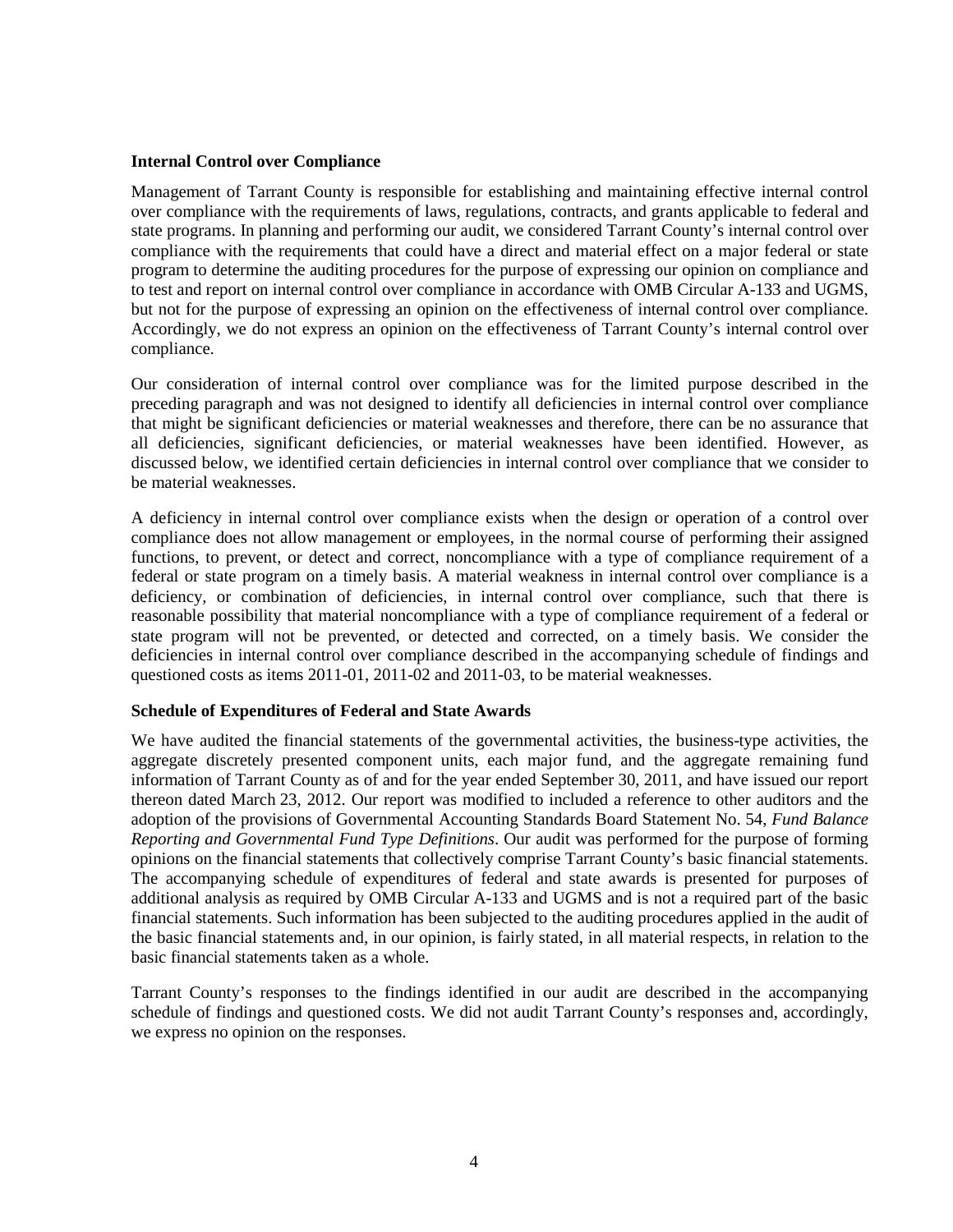This report is intended solely for the information and use of Tarrant County's management, the Commissioners' Court, others within the entity, and federal and state awarding agencies and pass-through entities and is not intended to be and should not be used by anyone other than these specified parties.

KPMG LLP

May 7, 2012, except for the paragraph related to the Schedule of Expenditures of Federal and State Awards, which is as of March 23, 2012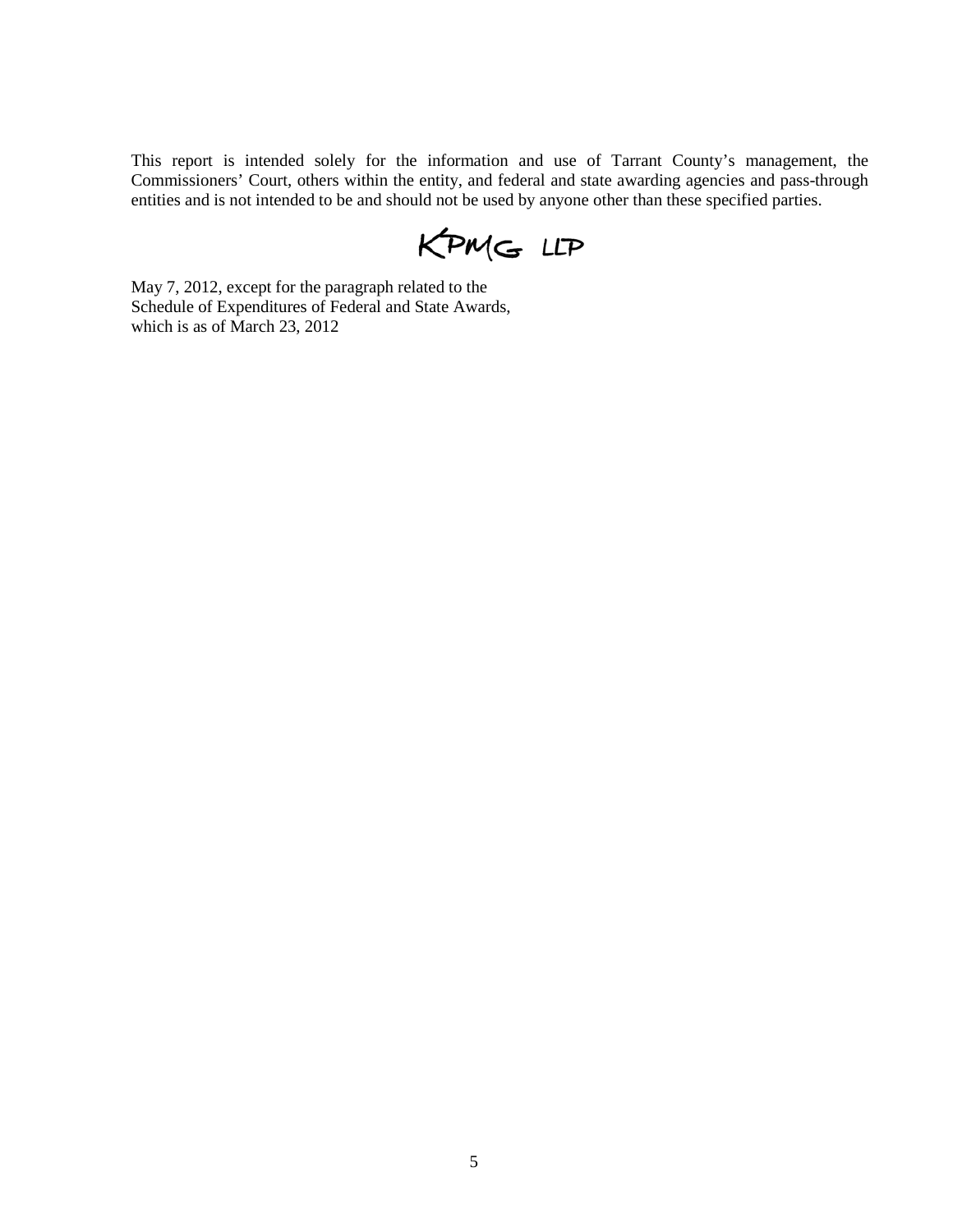#### Schedule of Expenditures of Federal and State Awards Year ended September 30, 2011

| Federal or state grantor/<br>pass-through grantor program title                                                                                                                                                                                                                                                                                                                                                                                                                                            | Federal<br><b>CFDA</b><br>number                                                                           | Grant/contract<br>number                                                                                                                                                                                      | Award<br>amount                                                                                                  | <b>Federal/state</b><br>expenditures                                                                       | <b>Federal/State</b><br>amounts<br>passed-<br>through to<br>subrecipients                                  |
|------------------------------------------------------------------------------------------------------------------------------------------------------------------------------------------------------------------------------------------------------------------------------------------------------------------------------------------------------------------------------------------------------------------------------------------------------------------------------------------------------------|------------------------------------------------------------------------------------------------------------|---------------------------------------------------------------------------------------------------------------------------------------------------------------------------------------------------------------|------------------------------------------------------------------------------------------------------------------|------------------------------------------------------------------------------------------------------------|------------------------------------------------------------------------------------------------------------|
| AMERICAN RECOVERY AND REINVESTMENT ACT FUNDS (ARRA):<br>U.S. DEPARTMENT OF HOUSING AND URBAN DEVELOPMENT<br>Direct:                                                                                                                                                                                                                                                                                                                                                                                        |                                                                                                            |                                                                                                                                                                                                               |                                                                                                                  |                                                                                                            |                                                                                                            |
| ARRA - Community Development Block Grant - ARRA Entitlement Grants                                                                                                                                                                                                                                                                                                                                                                                                                                         | 14.253                                                                                                     | B09-UY-48-0001                                                                                                                                                                                                | <sup>\$</sup><br>945,748                                                                                         | 83.953                                                                                                     |                                                                                                            |
| ARRA - Homelessness Prevention and Rapid Re-Housing Program - Recovery Act Funded                                                                                                                                                                                                                                                                                                                                                                                                                          | 14.257                                                                                                     | S-09-UY-48-0001                                                                                                                                                                                               | 1,156,125                                                                                                        | 521,938                                                                                                    | 448,245                                                                                                    |
| Indirect:<br>City of Fort Worth, Texas:<br>ARRA - Homelessness Prevention and Rapid Re-Housing Program - Recovery Act Funded                                                                                                                                                                                                                                                                                                                                                                               | 14.257                                                                                                     | N/A                                                                                                                                                                                                           | 278,994                                                                                                          | 101,890                                                                                                    |                                                                                                            |
| City of Arlington, Texas:<br>ARRA - Homelessness Prevention and Rapid Re-Housing Program - Recovery Act Funded                                                                                                                                                                                                                                                                                                                                                                                             | 14.257                                                                                                     | N/A                                                                                                                                                                                                           | 77,187                                                                                                           | 17.766                                                                                                     |                                                                                                            |
| Subtotal 14.257                                                                                                                                                                                                                                                                                                                                                                                                                                                                                            |                                                                                                            |                                                                                                                                                                                                               |                                                                                                                  | 641,594                                                                                                    | 448.245                                                                                                    |
| <b>U.S. DEPARTMENT OF JUSTICE</b>                                                                                                                                                                                                                                                                                                                                                                                                                                                                          |                                                                                                            |                                                                                                                                                                                                               |                                                                                                                  |                                                                                                            |                                                                                                            |
| Indirect:<br>Texas Criminal Justice Division:<br>ARRA - Edward Byrne Memorial Justice Assistance Grant Program/Grants to States<br>ARRA - Violence Against Women Formula Grants<br>City of Fort Worth, Texas:<br>ARRA - Edward Byrne Memorial Justice Assistance Grant Program/Grants to Units of Local Gov't                                                                                                                                                                                              | 16.803<br>16.588<br>16.804                                                                                 | SU-09-A10-22222-01<br>EF-09-V30-23023-01<br>2009-SB-B9-1479                                                                                                                                                   | 447,403<br>58,000<br>708,613                                                                                     | 12,379<br>51,733<br>422.333                                                                                |                                                                                                            |
| <b>U.S. DEPARTMENT OF ENERGY</b><br>Direct:<br>ARRA - Energy Efficiency and Conservation Block Grant Program (EECBG)                                                                                                                                                                                                                                                                                                                                                                                       | 81.128                                                                                                     | EE0000908                                                                                                                                                                                                     | 2,399,300                                                                                                        | 1,592,847                                                                                                  |                                                                                                            |
| Indirect:                                                                                                                                                                                                                                                                                                                                                                                                                                                                                                  |                                                                                                            |                                                                                                                                                                                                               |                                                                                                                  |                                                                                                            |                                                                                                            |
| North Central Council of Governments:<br>ARRA - State Energy Program (Clean Fleets North Texas Recovery Act Project)                                                                                                                                                                                                                                                                                                                                                                                       | 81.041                                                                                                     | ARRA-CFNT-11                                                                                                                                                                                                  | 32,000                                                                                                           | 32,000                                                                                                     |                                                                                                            |
| U.S. DEPARTMENT OF HEALTH AND HUMAN SERVICES<br>Indirect:<br>Texas Department of State Health Services                                                                                                                                                                                                                                                                                                                                                                                                     |                                                                                                            |                                                                                                                                                                                                               |                                                                                                                  |                                                                                                            |                                                                                                            |
| ARRA - Prevention and Wellness-State, Territories and Pacific Islands (Mother Friendly Worksite Initiative)                                                                                                                                                                                                                                                                                                                                                                                                | 93.723                                                                                                     | 2011-038068-001                                                                                                                                                                                               | 10,200                                                                                                           | 2,177                                                                                                      |                                                                                                            |
| Total American Recovery and Reinvestment Act                                                                                                                                                                                                                                                                                                                                                                                                                                                               |                                                                                                            |                                                                                                                                                                                                               |                                                                                                                  | 2,839,016                                                                                                  | 448,245                                                                                                    |
| U.S. DEPARTMENT OF AGRICULTURE<br>Direct:<br>National School Lunch Program                                                                                                                                                                                                                                                                                                                                                                                                                                 | 10.555                                                                                                     | 75L3024                                                                                                                                                                                                       | N/A                                                                                                              | 152.209                                                                                                    |                                                                                                            |
| Indirect:<br>Texas Department of State Health Services:<br>Special Supplemental Nutrition Program for Women, Infants and Children<br>Special Supplemental Nutrition Program for Women, Infants and Children                                                                                                                                                                                                                                                                                                | 10.557<br>10.557                                                                                           | 2010-033271-001                                                                                                                                                                                               | 8,274,348                                                                                                        | 190,124<br>8,467,109                                                                                       |                                                                                                            |
| Subtotal 10.557                                                                                                                                                                                                                                                                                                                                                                                                                                                                                            |                                                                                                            |                                                                                                                                                                                                               |                                                                                                                  | 8,657,233                                                                                                  | $\overline{\phantom{a}}$                                                                                   |
| Total U.S. Department of Agriculture                                                                                                                                                                                                                                                                                                                                                                                                                                                                       |                                                                                                            |                                                                                                                                                                                                               |                                                                                                                  | 8,809,443                                                                                                  | $\overline{\phantom{a}}$                                                                                   |
| U.S. DEPARTMENT OF HOUSING AND URBAN DEVELOPMENT                                                                                                                                                                                                                                                                                                                                                                                                                                                           |                                                                                                            |                                                                                                                                                                                                               |                                                                                                                  |                                                                                                            |                                                                                                            |
| Direct:<br>Community Development Block Grants/Entitlement Grants - 31st Year<br>Community Development Block Grants/Entitlement Grants - 32nd Year<br>Community Development Block Grants/Entitlement Grants - 33rd Year<br>Community Development Block Grants/Entitlement Grants - 34th Year<br>Community Development Block Grants/Entitlement Grants - 35th Year<br>Community Development Block Grants/Entitlement Grants - 36th Year<br>Community Development Block Grants/Entitlement Grants - 37th Year | 14.218<br>14.218<br>14.218<br>14.218<br>14.218<br>14.218<br>14.218                                         | B05-UC-48-0001<br>B06-UC-48-0001<br>B07-UC-48-0001<br>B08-UC-48-0001<br>B09-UC-48-0001<br>B10-UC-48-0001<br>B11-UC-48-0001                                                                                    | 3,977,206<br>3,594,649<br>3,591,690<br>3,481,888<br>3.533.900<br>3,976,413<br>3,325,813                          | 1,215<br>(716)<br>8,184<br>121,264<br>918.687<br>2,270,243<br>141,920                                      | $\overline{\phantom{a}}$<br>$\overline{\phantom{a}}$<br>$\hspace{0.1mm}-\hspace{0.1mm}$<br>30,500          |
| Subtotal 14.218                                                                                                                                                                                                                                                                                                                                                                                                                                                                                            |                                                                                                            |                                                                                                                                                                                                               |                                                                                                                  | 3,460,796                                                                                                  | 30,500                                                                                                     |
| Community Development Block Grants/State's Program and Non-Entitlement Grants (NSP)                                                                                                                                                                                                                                                                                                                                                                                                                        | 14.228                                                                                                     | B08-UN-48-0002                                                                                                                                                                                                | 3,293,388                                                                                                        | 885,498                                                                                                    | 775,476                                                                                                    |
| Emergency Shelter Grants Program - 34th Year<br>Emergency Shelter Grants Program - 35th Year<br>Emergency Shelter Grants Program - 36th Year<br>Emergency Shelter Grants Program - 37th Year                                                                                                                                                                                                                                                                                                               | 14.231<br>14.231<br>14.231<br>14.231                                                                       | S-08-UC-48-0001<br>S-09-UC-48-0001<br>S-10-UC-48-0001<br>S-11-UC-48-0001                                                                                                                                      | 123,639<br>123.941<br>112,596<br>118,562                                                                         | (1, 587)<br>7.034<br>74,920<br>37,569                                                                      | 5,121<br>69,569<br>37,569                                                                                  |
| Subtotal 14.231                                                                                                                                                                                                                                                                                                                                                                                                                                                                                            |                                                                                                            |                                                                                                                                                                                                               |                                                                                                                  | 117,936                                                                                                    | 112,258                                                                                                    |
| Supportive Housing Program - 14th Year<br>Supportive Housing Program - 14th Year<br>Supportive Housing Program - 15th Year<br>Supportive Housing Program - 15th Year<br>Supportive Housing Program - 15th Year<br>Supportive Housing Program - 15th Year<br>Supportive Housing Program - 15th Year<br>Supportive Housing Program - 15th Year<br>Supportive Housing Program - 15th Year<br>Supportive Housing Program - 15th Year<br>Supportive Housing Program - 15th Year                                 | 14.235<br>14.235<br>14.235<br>14.235<br>14.235<br>14.235<br>14.235<br>14.235<br>14.235<br>14.235<br>14.235 | TX0102B67010801<br>TX0115B6T010801<br>TX0114B6T010802<br>TX0114B6T010802<br>TX0093B6T010802<br>TX0093B6T010802<br>TX0093B6T010802<br>TX0093B6T010802<br>TX0093B6T010802<br>TX0093B6T010802<br>TX0093B6T010802 | 108,491<br>85,617<br>108,491<br>124,665<br>166,404<br>103,445<br>21.815<br>24,237<br>87,176<br>85,617<br>145,435 | 30,308<br>8,377<br>71,336<br>90,652<br>82,759<br>45,138<br>18.394<br>13,578<br>67,740<br>78,077<br>130,132 | 29,340<br>8,377<br>66,687<br>85,376<br>82,174<br>44,021<br>17.538<br>12,872<br>64,004<br>74,408<br>123,877 |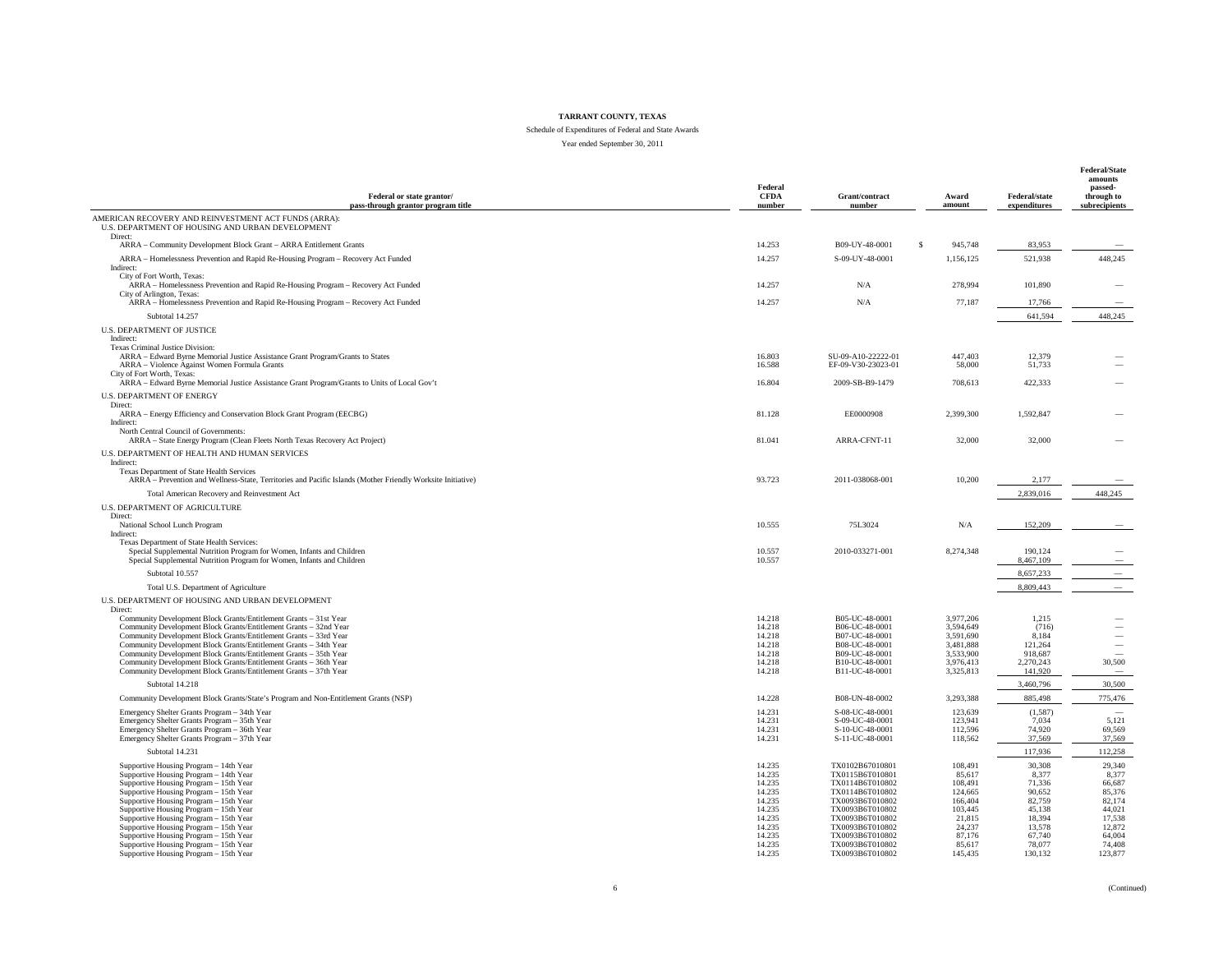Schedule of Expenditures of Federal and State Awards Year ended September 30, 2011

| Federal or state grantor/<br>pass-through grantor program title                                                                                                | Federal<br><b>CFDA</b><br>number | Grant/contract<br>number           | Award<br>amount    | Federal/state<br>expenditures | amounts<br>passed-<br>through to<br>subrecipients    |
|----------------------------------------------------------------------------------------------------------------------------------------------------------------|----------------------------------|------------------------------------|--------------------|-------------------------------|------------------------------------------------------|
| Supportive Housing Program - 15th Year                                                                                                                         | 14.235                           | TX0093B6T010802<br>-S              | 106,864            | 106,864                       | 101,962                                              |
| Supportive Housing Program - 15th Year                                                                                                                         | 14.235                           | TX0093B6T010802                    | 322,293            | 300.881                       | 287,742                                              |
| Supportive Housing Program - 15th Year                                                                                                                         | 14.235                           | TX0113B6T010802                    | 1,103,295          | 453.297                       | 357,333                                              |
| Supportive Housing Program - 15th Year                                                                                                                         | 14.235                           | TX0113B6T010802                    | 97,293             | 97,293                        | 93,124                                               |
| Supportive Housing Program - 15th Year                                                                                                                         | 14.235                           | TX0113B6T010802                    | 50,680             | 22,491                        | 22,051                                               |
| Supportive Housing Program - 15th Year                                                                                                                         | 14.235                           | TX0105B6T010802                    | 212,663            | 106,329                       | 103,184                                              |
| Supportive Housing Program - 16th Year                                                                                                                         | 14.235                           | TX0114B6T011003                    | 124,665            | 13,613                        | 13,192                                               |
| Supportive Housing Program - 16th Year                                                                                                                         | 14.235                           | TX0093B6T011003                    | 166,404            | 83,638                        | 79,150                                               |
| Supportive Housing Program - 16th Year                                                                                                                         | 14.235                           | TX0093B6T011003                    | 103,445            | 51,957                        | 49,657                                               |
| Supportive Housing Program - 16th Year                                                                                                                         | 14.235                           | TX0100B6T011003                    | 21,815             | 4,400                         | 4,258                                                |
| Supportive Housing Program - 16th Year<br>Supportive Housing Program - 16th Year                                                                               | 14.235<br>14.235                 | TX0097B6T011003<br>TX0116B6T010802 | 24,237<br>145,435  | 8,627<br>6,279                | 8,363<br>6,090                                       |
| Supportive Housing Program - 16th Year                                                                                                                         | 14.235                           | TX0104B6T011003                    | 322,293            | 22,228                        | 21,544                                               |
| Supportive Housing Program - 16th Year                                                                                                                         | 14.235                           | TX0093B6T011003                    | 1,063,427          | 632,782                       | 466,848                                              |
| Supportive Housing Program - 16th Year                                                                                                                         | 14.235                           | TX0093B6T011003                    | 50,680             | 34,669                        | 32,535                                               |
| Supportive Housing Program - 16th Year                                                                                                                         | 14.235                           | TX0093B6T011003                    | 212,663            | 79,409                        | 75,064                                               |
| Subtotal 14.235                                                                                                                                                |                                  |                                    |                    | 2,661,248                     | 2,330,770                                            |
| Home Investment Partnerships Program - 15th Year                                                                                                               | 14.239                           | M06-DC-48-0200                     | 1,261,995          | 24,228                        | 34,967                                               |
| Home Investment Partnerships Program - 16th Year                                                                                                               | 14.239                           | M07-DC-48-0200                     | 1,247,258          | 56,616                        |                                                      |
| Home Investment Partnerships Program - 17th Year                                                                                                               | 14.239                           | M08-DC-48-0200                     | 1,190,787          | 1,425                         | $\overline{\phantom{a}}$                             |
| Home Investment Partnerships Program - 18th Year                                                                                                               | 14.239                           | M09-UC-48-0200                     | 1,506,759          | 660,382                       | $\overline{\phantom{a}}$                             |
| Home Investment Partnerships Program - 19th Year                                                                                                               | 14.239                           | M10-DC-48-0200                     | 1,555,503          | 130,183                       | $\overline{\phantom{a}}$                             |
| Subtotal 14.239                                                                                                                                                |                                  |                                    |                    | 872,835                       | 34,967                                               |
| Housing Opportunities for Persons with AIDS                                                                                                                    | 14.241                           | TX-H080014                         | 950,966            | 269,030                       | 261,355                                              |
| Section 8 Housing Choice Vouchers - Administration (CY10)                                                                                                      | 14.871                           | TX21V431000082                     | N/A                | 471,737                       |                                                      |
| Section 8 Housing Choice Vouchers - Administration (CY11)<br>Section 8 Housing Choice Vouchers - Portability                                                   | 14.871<br>14.871                 | TX21V431000082                     | N/A<br>N/A         | 1,197,749<br>1,115,754        | $\overline{\phantom{0}}$                             |
| Section 8 Housing Choice Vouchers - Homeownership Administration (CY09)                                                                                        | 14.871                           | TX431AFHV03                        | 8.000              | 1.281                         |                                                      |
| Section 8 Housing Choice Vouchers(FY05)                                                                                                                        | 14.871                           | TX21V431000082                     | 13,992,444         | (1,059)                       | $\qquad \qquad -$                                    |
| Section 8 Housing Choice Vouchers(CY08)                                                                                                                        | 14.871                           | TX21V431000082                     | 11,375,263         | (539)                         | $\overline{\phantom{0}}$                             |
| Section 8 Housing Choice Vouchers(CY09)                                                                                                                        | 14.871                           | TX21V431000082                     | N/A                | (349)                         | $\overline{\phantom{a}}$                             |
| Section 8 Housing Choice Vouchers(CY10)                                                                                                                        | 14.871                           | TX21V431000082                     | N/A                | 4,390,170                     | $\overline{\phantom{m}}$                             |
| Section 8 Housing Choice Vouchers(CY11)                                                                                                                        | 14.871                           |                                    | N/A                | 13,131,807                    | $\overline{\phantom{a}}$                             |
| Section 8 Housing Choice Vouchers - Settlement Reserves                                                                                                        | 14.871                           | TX21V431000082                     | 563,473            |                               | $\overline{\phantom{m}}$                             |
| Katrina Disaster Housing Assistance Payments                                                                                                                   | 14.871                           | TX431                              | N/A                | 2,173                         | $\overline{\phantom{m}}$                             |
| Disaster Voucher Program<br>Subtotal 14.871                                                                                                                    | 14.871                           | TX431DH0001                        | 192,520            | 10,732<br>20,319,456          | $\overline{\phantom{a}}$<br>$\overline{\phantom{a}}$ |
| Public Housing Family Self Sufficiency (CY11)                                                                                                                  | 14.877                           |                                    |                    | 81,872                        | $\overline{\phantom{0}}$                             |
| Family Unification Program                                                                                                                                     | 14.880                           | TX431FU1001                        | 743,028            | 381,746                       | $\overline{\phantom{a}}$                             |
| Disaster Voucher Assistance - IKE                                                                                                                              | 14.000                           | TX431                              | 117,646            | 18,527                        | $\overline{\phantom{a}}$                             |
| Indirect:                                                                                                                                                      |                                  |                                    |                    |                               |                                                      |
| Texas Department of State Health Services:                                                                                                                     |                                  |                                    |                    |                               |                                                      |
| Housing Opportunities for Persons with AIDS                                                                                                                    | 14.241                           | 2010-034531-001                    | 181,000            | 53,316                        | 53,316                                               |
| Housing Opportunities for Persons with AIDS                                                                                                                    | 14.241                           |                                    |                    | 82,061                        | 75,673                                               |
| Subtotal 14.241                                                                                                                                                |                                  |                                    |                    | 135,378<br>29, 204, 322       | 128,990<br>3.674.316                                 |
| Total U.S. Department of Housing and Urban Development<br><b>U.S. DEPARTMENT OF INTERIOR</b>                                                                   |                                  |                                    |                    |                               |                                                      |
| Indirect:                                                                                                                                                      |                                  |                                    |                    |                               |                                                      |
| Texas Historical Commission:                                                                                                                                   |                                  |                                    |                    |                               |                                                      |
| Historic Preservation Fund Grants-In-Aid (Education Workshops for Commission)<br>Historic Preservation Fund Grants-In-Aid (Education Workshops for Commission) | 15.904<br>15.904                 | TX-09-037<br>TX-10-034             | 2,899<br>2,000     | 899<br>1,251                  |                                                      |
| Subtotal 15.904                                                                                                                                                |                                  |                                    |                    | 2.150                         |                                                      |
| Total U.S. Department of Interior                                                                                                                              |                                  |                                    |                    | 2.150                         |                                                      |
| <b>U.S. DEPARTMENT OF JUSTICE</b>                                                                                                                              |                                  |                                    |                    |                               |                                                      |
| Direct:                                                                                                                                                        |                                  |                                    |                    |                               |                                                      |
| Equitable Sharing Program (Asset Forfeiture Funds)-Sheriff<br>State Criminal Alien Assistance Program (S.C.A.A.P.)                                             | 16.000<br>16.606                 | N/A<br>2010-H4863-TX-AP            | N/A<br>486,285     | 121,221<br>454.428            |                                                      |
|                                                                                                                                                                |                                  |                                    |                    |                               |                                                      |
| Forensic DNA Backlog Reduction Program<br>Forensic DNA Backlog Reduction Program                                                                               | 16.741<br>16.741                 | 2009-DN-BX-K091<br>2010-DN-BX-K052 | 235,309<br>280,892 | 95.696<br>244.488             | $\overline{\phantom{m}}$                             |
| Subtotal 16.741                                                                                                                                                |                                  |                                    |                    | 340.184                       |                                                      |
| Forensic DNA Backlog Reduction Program                                                                                                                         | 16.742                           | 2010-CD-BX-0077                    | 67,136             | 66,813                        | $\overline{\phantom{a}}$                             |
| Southwest Border Prosecution Initiative Program                                                                                                                | 16.755                           | 2010                               | 175,349            | 38,442                        |                                                      |

**Federal/State**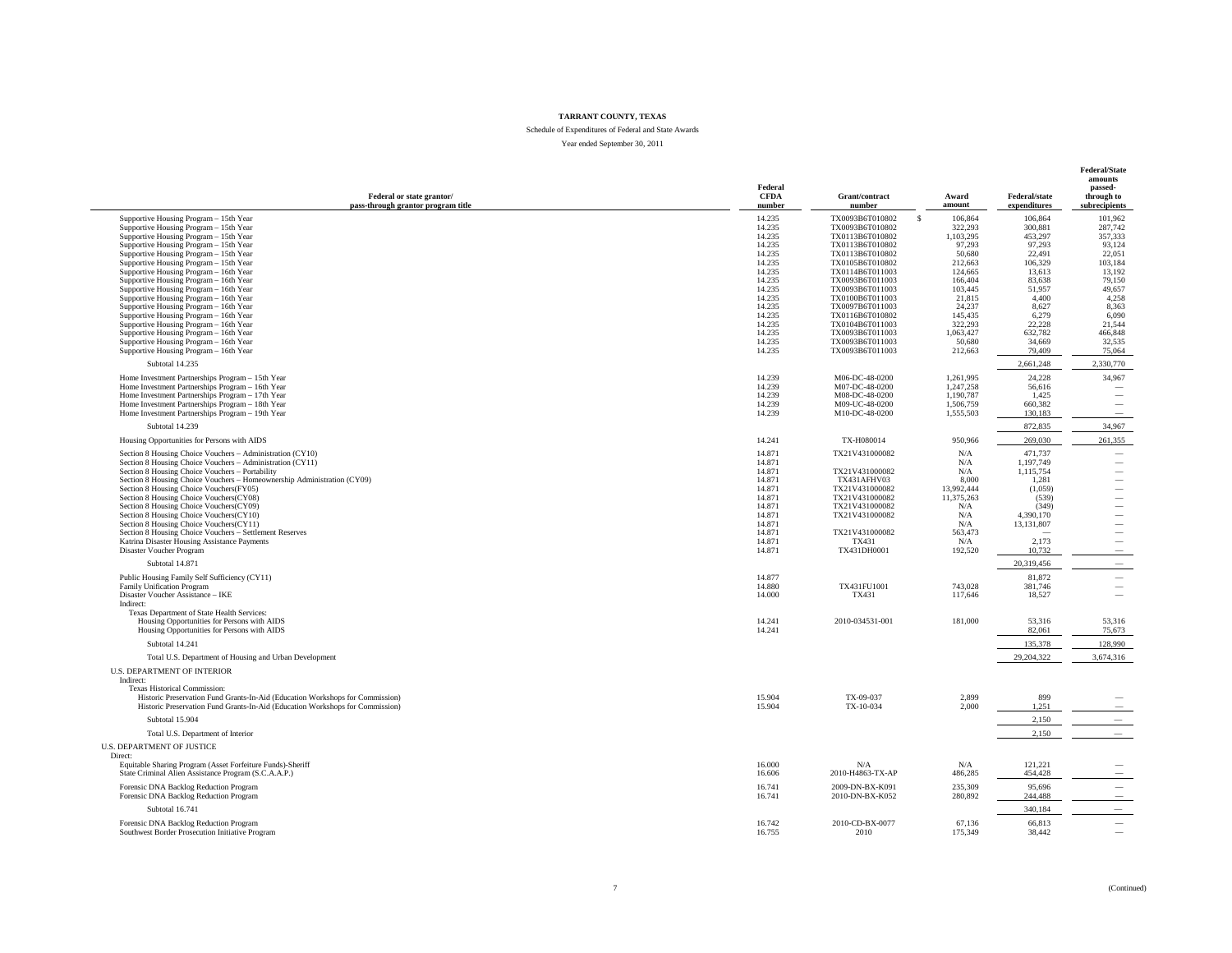#### Schedule of Expenditures of Federal and State Awards Year ended September 30, 2011

| Federal or state grantor/<br>pass-through grantor program title                                                                                                                                                                                                                                                                                                                                                                          | Federal<br><b>CFDA</b><br>number               | Grant/contract<br>number                                                                                   | Award<br>amount                                  | Federal/state<br>expenditures                  | <b>Federal/State</b><br>amounts<br>passed-<br>through to<br>subrecipients |
|------------------------------------------------------------------------------------------------------------------------------------------------------------------------------------------------------------------------------------------------------------------------------------------------------------------------------------------------------------------------------------------------------------------------------------------|------------------------------------------------|------------------------------------------------------------------------------------------------------------|--------------------------------------------------|------------------------------------------------|---------------------------------------------------------------------------|
| Indirect:                                                                                                                                                                                                                                                                                                                                                                                                                                |                                                |                                                                                                            |                                                  |                                                |                                                                           |
| Texas Criminal Justice Division:<br>Juvenile Accountability Block Grants -Coordinated Enforcement Plan<br>Juvenile Accountability Block Grants -Coordinated Enforcement Plan                                                                                                                                                                                                                                                             | 16.523<br>16.523                               | JB-09-J20-13287-12<br><sup>\$</sup><br>JB-10-J20-13287-13                                                  | 180,003<br>168,458                               | 152,561<br>13,104                              |                                                                           |
| Subtotal 16.523                                                                                                                                                                                                                                                                                                                                                                                                                          |                                                |                                                                                                            |                                                  | 165,665                                        |                                                                           |
| Crime Victim Assistance<br>Crime Victim Assistance<br>Crime Victim Assistance                                                                                                                                                                                                                                                                                                                                                            | 16.575<br>16.575<br>16.575                     | VA-10-J30-13739-12<br>VA-11-V30-13739-13<br>VA-11-V30-24617-01                                             | 27.111<br>27.111<br>58,352                       | 24.529<br>2.589<br>842                         | $\overline{\phantom{m}}$                                                  |
| Subtotal 16.575                                                                                                                                                                                                                                                                                                                                                                                                                          |                                                |                                                                                                            |                                                  | 27,960                                         |                                                                           |
| Violence Against Women Formula Grants (VAWA - Protective Order Unit)<br>Violence Against Women Formula Grants (VAWA - Protective Order Unit)<br>Violence Against Women Formula Grants (Domestic Violence - Pretrial Diversion)<br>Violence Against Women Formula Grants (Domestic Violence - Pretrial Diversion)                                                                                                                         | 16.588<br>16.588<br>16.588<br>16.588           | WF-10-V30-13737-12<br>WF-11-V30-13737-13<br>WF-10-V30-15136-12<br>WF-11-V30-15136-13                       | 42.625<br>42.625<br>80,000<br>80,000             | 37,707<br>4.728<br>63,449<br>11.325            | $\overline{\phantom{a}}$<br>$\overline{\phantom{0}}$                      |
| Subtotal 16.588                                                                                                                                                                                                                                                                                                                                                                                                                          |                                                |                                                                                                            |                                                  | 117,210                                        |                                                                           |
| Edward Byrne Memorial Justice Assistance Grant (Family Drug Court-JAG)<br>Edward Byrne Memorial Justice Assistance Grant (Family Drug Court-JAG)<br>Edward Byrne Memorial Justice Assistance Grant (Crisis Response Communications System)<br>Edward Byrne Memorial Justice Assistance Grant (Substance Abuse Felony Punishment Facility)<br>Edward Byrne Memorial Justice Assistance Grant (Substance Abuse Felony Punishment Facility) | 16.738<br>16.738<br>16.738<br>16.738<br>16.738 | DJ-09-A10-22852-02<br>DJ-10-A10-22852-03<br>DJ-09-A10-23803-01<br>DJ-09-A10-24021-01<br>DJ-10-A10-24021-02 | 253,500<br>253,500<br>26,750<br>42,250<br>42,250 | 195.293<br>16,012<br>25,368<br>31,054<br>4,200 | $\overline{\phantom{0}}$<br>-<br>$\overline{\phantom{0}}$                 |
| Subtotal 16.738                                                                                                                                                                                                                                                                                                                                                                                                                          |                                                |                                                                                                            |                                                  | 271,927                                        |                                                                           |
| Paul Coverdell Forensic Sciences Improvement Grant Program                                                                                                                                                                                                                                                                                                                                                                               | 16.742                                         | CD-10-A10-24138-01                                                                                         | 186,295                                          | 186,295                                        |                                                                           |
| City of Dallas, Texas Police Department:<br>Missing Children's Assistance - (Internet Crimes Against Children Task Force)<br>Missing Children's Assistance - (Internet Crimes Against Children Task Force)                                                                                                                                                                                                                               | 16.543<br>16.543                               | 2008-MC-CX-K026<br>2010-MC-CX-K037                                                                         | 12,500<br>6,500                                  | 12,498<br>6,500                                |                                                                           |
| Subtotal 16.543                                                                                                                                                                                                                                                                                                                                                                                                                          |                                                |                                                                                                            |                                                  | 18,998                                         |                                                                           |
| El Paso County:<br>Juvenile Justice and Delinquency Prevention-Allocation to States<br>City of Fort Worth, Texas:                                                                                                                                                                                                                                                                                                                        | 16.540                                         | N/A                                                                                                        | 16,098                                           | 16,098                                         |                                                                           |
| Edward Byrne Memorial Justice Assistance Grant (Mental Health Liaison Program)<br>Edward Byrne Memorial Justice Assistance Grant (Adult Drug Court)<br>Edward Byrne Memorial Justice Assistance Grant (Adult Drug Court)                                                                                                                                                                                                                 | 16.738<br>16.738<br>16.738                     | 2008-DJ-BX-0637<br>2008-DJ-BX-0637<br>2009-DJ-BX-1379                                                      | 21,429<br>15,109<br>82,781                       | 4,104<br>20,785<br>40.348                      |                                                                           |
| Subtotal 16.738                                                                                                                                                                                                                                                                                                                                                                                                                          |                                                |                                                                                                            |                                                  | 65,237                                         |                                                                           |
| Total U.S. Department of Justice                                                                                                                                                                                                                                                                                                                                                                                                         |                                                |                                                                                                            |                                                  | 1,890,478                                      |                                                                           |
| U.S. DEPARTMENT OF TRANSPORTATION                                                                                                                                                                                                                                                                                                                                                                                                        |                                                |                                                                                                            |                                                  |                                                |                                                                           |
| Indirect:<br>Texas Department of Transportation<br>Highway Planning & Construction - Courtesy Patrol Program<br>Highway Planning & Construction - Courtesy Patrol Program<br>Highway Planning & Construction - Courtesy Patrol Program                                                                                                                                                                                                   | 20.205<br>20.205<br>20.205                     | 2009<br>02-1XXF5001<br>02-2XXF5002                                                                         | 1,069,402<br>1,440,000<br>1,680,000              | (3,725)<br>965,083<br>95.223                   |                                                                           |
| Subtotal 20.205                                                                                                                                                                                                                                                                                                                                                                                                                          |                                                |                                                                                                            |                                                  | 1.056.582                                      |                                                                           |
| Total U.S. Department of Transportation                                                                                                                                                                                                                                                                                                                                                                                                  |                                                |                                                                                                            |                                                  | 1.056.582                                      |                                                                           |
| U.S. ELECTION ASSISTANCE COMMISSION                                                                                                                                                                                                                                                                                                                                                                                                      |                                                |                                                                                                            |                                                  |                                                |                                                                           |
| Indirect:<br>State of Texas Elections Division<br>Help America Vote Act (General Title III HAVA Compliance)                                                                                                                                                                                                                                                                                                                              | 90.401                                         | N/A                                                                                                        | 7,360,292                                        | 224,717                                        |                                                                           |
| Total U.S. Election Assistance Commission                                                                                                                                                                                                                                                                                                                                                                                                |                                                |                                                                                                            |                                                  | 224,717                                        |                                                                           |
| U.S. DEPARTMENT OF HEALTH AND HUMAN SERVICES<br>Direct:<br>Coordinated Services & Access to Research for Women, Infants, Children and Youth (Part D)                                                                                                                                                                                                                                                                                     | 93.153                                         | 5-H12HA08504-04-00                                                                                         | 447,550                                          | 352,244                                        | 238,646                                                                   |
| Coordinated Services & Access to Research for Women, Infants, Children and Youth (Part D)                                                                                                                                                                                                                                                                                                                                                | 93.153                                         | 5-H12HA08504-05-00                                                                                         | 447,550                                          | 63,516                                         | 52,416                                                                    |
| Subtotal 93.153                                                                                                                                                                                                                                                                                                                                                                                                                          |                                                |                                                                                                            |                                                  | 415,760                                        | 291,062                                                                   |
| HIV Emergency Relief Project Grants (Ryan White I)<br>HIV Emergency Relief Project Grants (Ryan White I)                                                                                                                                                                                                                                                                                                                                 | 93.914<br>93.914                               | 6-H89-HA-00047-15-01                                                                                       | 4.049.388                                        | 1.653.600<br>1,928,516                         | 1,105,521<br>1,315,150                                                    |
| Subtotal 93.914                                                                                                                                                                                                                                                                                                                                                                                                                          |                                                |                                                                                                            |                                                  | 3,582,116                                      | 2,420,671                                                                 |
| Grants to Provide Outpatient Early Intervention Services with Respect to HIV (Capacity Development)<br>Grants to Provide Outpatient Early Intervention Services with Respect to HIV (Ryan White III)<br>Grants to Provide Outpatient Early Intervention Services with Respect to HIV (Ryan White III)                                                                                                                                    | 93.918<br>93.918<br>93.918                     | 1-P06HA21182-01-00<br>5-H76HA00123-19-00                                                                   | 75,000<br>821,641                                | 74,855<br>196.492<br>645.107                   | 49,855<br>104.173<br>321.827                                              |
| Subtotal 93.918                                                                                                                                                                                                                                                                                                                                                                                                                          |                                                |                                                                                                            |                                                  | 916,453                                        | 475.855                                                                   |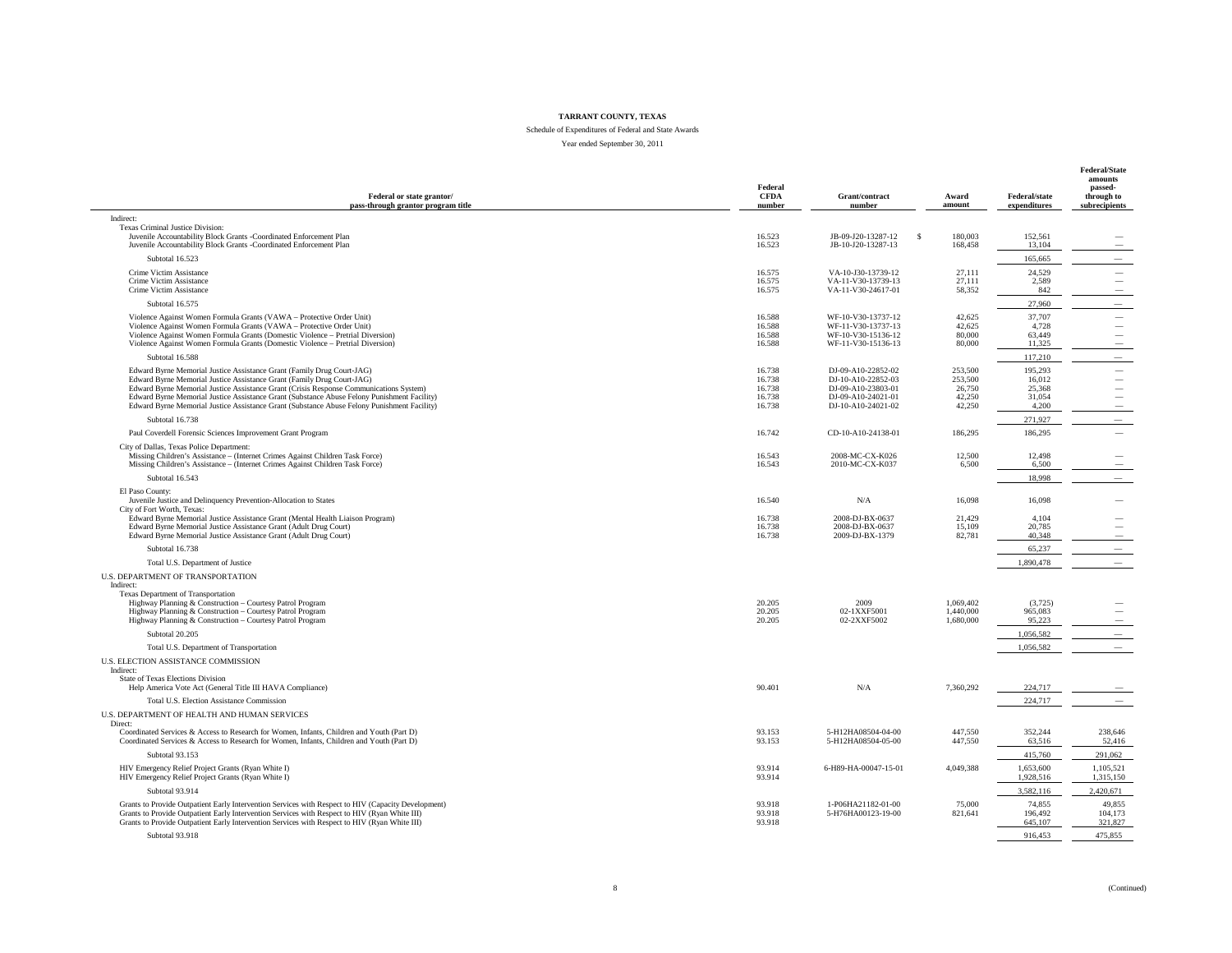#### Schedule of Expenditures of Federal and State Awards Year ended September 30, 2011

| Federal or state grantor/<br>pass-through grantor program title                                                                                                                                                                            | Federal<br><b>CFDA</b><br>number | Grant/contract<br>number                       | Award<br>amount               | <b>Federal/state</b><br>expenditures | <b>Federal/State</b><br>amounts<br>passed-<br>through to<br>subrecipients |
|--------------------------------------------------------------------------------------------------------------------------------------------------------------------------------------------------------------------------------------------|----------------------------------|------------------------------------------------|-------------------------------|--------------------------------------|---------------------------------------------------------------------------|
| Indirect:<br>National Association of County and City Health Officials                                                                                                                                                                      |                                  |                                                |                               |                                      |                                                                           |
| Centers for Disease Control & Prevention - Investigations & Technical Assistance                                                                                                                                                           | 93.283                           | \$                                             |                               | 406,374                              |                                                                           |
| Medical Reserve Corps Small Grant Program<br>Medical Reserve Corps Small Grant Program                                                                                                                                                     | 93.008<br>93.008                 | MRC-09-0155<br>MRC-10-0155                     | 5,000<br>5,000                | 3,616<br>1,417                       |                                                                           |
| Subtotal 93.008                                                                                                                                                                                                                            |                                  |                                                |                               | 5,033                                |                                                                           |
| Texas Department of Family and Protective Services:<br>Promoting Safe and Stable Families - CYD Project - FY2010<br>Promoting Safe and Stable Families - CYD Project - FY2011<br>Promoting Safe and Stable Families - CYD Project - FY2012 | 93.556<br>93.556<br>93.556       | 23362177-FY10-AM04<br>23,792,901<br>23,792,901 | 377,625<br>377,625<br>240,152 | (52)<br>364,300<br>7,439             | 251,750                                                                   |
| Subtotal 93.556                                                                                                                                                                                                                            |                                  |                                                |                               | 371.688                              | 251,750                                                                   |
| Foster Care Title IV-E (Child Protective Services)<br>Foster Care Title IV-E (District Attorney)                                                                                                                                           | 93.658<br>93.658                 | N/A<br>N/A                                     | N/A<br>${\bf N/A}$            | 101,482<br>184,145                   |                                                                           |
| Subtotal 93.658                                                                                                                                                                                                                            |                                  |                                                |                               | 285,627                              | $\hspace{1.0cm} \rule{1.5cm}{0.15cm}$                                     |
| Office of the Attorney General<br>Grants to States for Access and Visitation Programs<br>Grants to States for Access and Visitation Programs                                                                                               | 93.597<br>93.597                 | 11-C0108<br>11-C0108                           | 53,000<br>53,000              | 48.692<br>4,308                      |                                                                           |
| Subtotal 93.597                                                                                                                                                                                                                            |                                  |                                                |                               | 53,000                               |                                                                           |
| Child Support Enforcement (Integrated Child Support System)<br>Texas Department of Health and Human Services                                                                                                                               | 93.563                           | 04-C0053                                       | N/A                           | 1,650,620                            |                                                                           |
| Medical Assistance Program (Medicaid Administrative Claims)<br>Texas Juvenile Probation Commission                                                                                                                                         | 93.778                           | 7560011706-OE-01                               | N/A                           | 151,940                              |                                                                           |
| Foster Care Title IV-E (Juvenile Services)<br>Foster Care Title IV-E (Juvenile Services)                                                                                                                                                   | 93.658<br>93.658                 | TJPC-E-2007-220<br>TJPC-E-2008-220             | N/A<br>N/A                    | 609,482<br>941,647                   |                                                                           |
| Foster Care Title IV-E (Juvenile Services)                                                                                                                                                                                                 | 93.658                           | TJPC-E-2009-220                                | N/A                           | 17,368                               |                                                                           |
| Subtotal 93.658                                                                                                                                                                                                                            |                                  |                                                |                               | 1,568,496                            |                                                                           |
| Texas Department of State Health Services<br>Project Grants and Cooperative Agreements for Tuberculosis Control Programs                                                                                                                   | 93.116                           |                                                |                               | 391.408                              |                                                                           |
| <b>Immunization Grants</b>                                                                                                                                                                                                                 | 93.268                           | 2010-031696-001                                | 303,981                       | (232, 168)                           | -                                                                         |
| <b>Immunization Grants</b><br><b>Immunization Grants</b>                                                                                                                                                                                   | 93.268<br>93.268                 | 2011-036505-001<br>2012-039628-001             | 685.599<br>685,599            | 538,333<br>131,836                   |                                                                           |
| Subtotal 93.268                                                                                                                                                                                                                            |                                  |                                                |                               | 438,001                              |                                                                           |
| Public Health Emergency Preparedness                                                                                                                                                                                                       | 93.069                           | 2010-033458-001                                | 2,350,286                     | (959)                                |                                                                           |
| Public Health Emergency Preparedness<br>Public Health Emergency Preparedness                                                                                                                                                               | 93.069<br>93.069                 | 2011-037531-001<br>2011-037538-001             | 348,216<br>20,231             | 225,082<br>18.152                    | $\overline{\phantom{0}}$                                                  |
| Subtotal 93,069                                                                                                                                                                                                                            |                                  |                                                |                               | 242,275                              |                                                                           |
| National Bioterrorism Hospital Preparedness Program                                                                                                                                                                                        | 93.889                           | 2010-035155-001                                | 50,000                        | 40.489                               | $\overline{\phantom{0}}$                                                  |
| National Bioterrorism Hospital Preparedness Program                                                                                                                                                                                        | 93.889                           | 2011-038398-001                                | 34,298                        | 10,298                               |                                                                           |
| Subtotal 93.889                                                                                                                                                                                                                            | 93.069                           |                                                |                               | 50,787                               |                                                                           |
| Public Health Emergency Preparedness<br>Public Health Emergency Preparedness                                                                                                                                                               | 93.069                           | 2009-032130-001<br>2010-035415-001             | 205,000<br>205,000            | 6,767<br>165,582                     | $\overline{\phantom{0}}$<br>$\overline{\phantom{a}}$                      |
| Public Health Emergency Preparedness                                                                                                                                                                                                       | 93.069                           | 2011-038668-001                                | 189,625                       | 14,093                               | $\overline{\phantom{a}}$                                                  |
| Public Health Emergency Preparedness<br>Public Health Emergency Preparedness                                                                                                                                                               | 93.069<br>93.069                 | 2009-031919-001<br>2010-035863-001             | 1,438,245<br>1,438,803        | 83,026<br>1,097,489                  | $\overline{\phantom{a}}$<br>$\qquad \qquad -$                             |
| Public Health Emergency Preparedness                                                                                                                                                                                                       | 93.069                           | 2011-038709-001                                | 1,207,318                     | 202,366                              | $\overline{\phantom{0}}$                                                  |
| Public Health Emergency Preparedness                                                                                                                                                                                                       | 93.069                           | 2009-031761-001                                | 407,343                       | 58,791                               | $\overline{\phantom{m}}$                                                  |
| Public Health Emergency Preparedness<br>Public Health Emergency Preparedness                                                                                                                                                               | 93.069<br>93.069                 | 2010-035412-001<br>2011-038558-001             | 429,828<br>360,199            | 276,346<br>34,192                    | $\overline{\phantom{a}}$                                                  |
| Subtotal 93,069                                                                                                                                                                                                                            |                                  |                                                |                               | 1.938.651                            |                                                                           |
| Centers for Disease Control & Prevention - Investigations & Technical Assistance                                                                                                                                                           | 93.283                           | 2010-035092-001                                | 82,666                        | 80.391                               | $\overline{\phantom{0}}$                                                  |
| Centers for Disease Control & Prevention - Investigations & Technical Assistance<br>Centers for Disease Control & Prevention - Investigations & Technical Assistance                                                                       | 93.283<br>93.283                 | 2011-038116-001<br>2010-035061-001             | 40,000<br>186,887             | 3,207<br>129,691                     |                                                                           |
| Subtotal 93.283                                                                                                                                                                                                                            |                                  |                                                |                               | 213,289                              |                                                                           |
| Refugee and Entrant Assistance-State Administered Programs<br>Refugee and Entrant Assistance-State Administered Programs                                                                                                                   | 93.566<br>93.566                 | 2010-03343-001<br>2011-037261-001              | 849,392<br>1,041,446          | 5,430<br>839,412                     |                                                                           |
| Subtotal 93,566                                                                                                                                                                                                                            |                                  |                                                |                               | 844,842                              | $\overline{\phantom{a}}$                                                  |
| HIV Care Formula Grants (Ryan White II)<br>HIV Care Formula Grants (Ryan White II)                                                                                                                                                         | 93.917<br>93.917                 | 2010-034678-001                                | 1,527,788                     | 742,670<br>758.584                   | 535,925<br>560,663                                                        |
| Subtotal 93.917                                                                                                                                                                                                                            |                                  |                                                |                               | 1,501,254                            | 1,096,587                                                                 |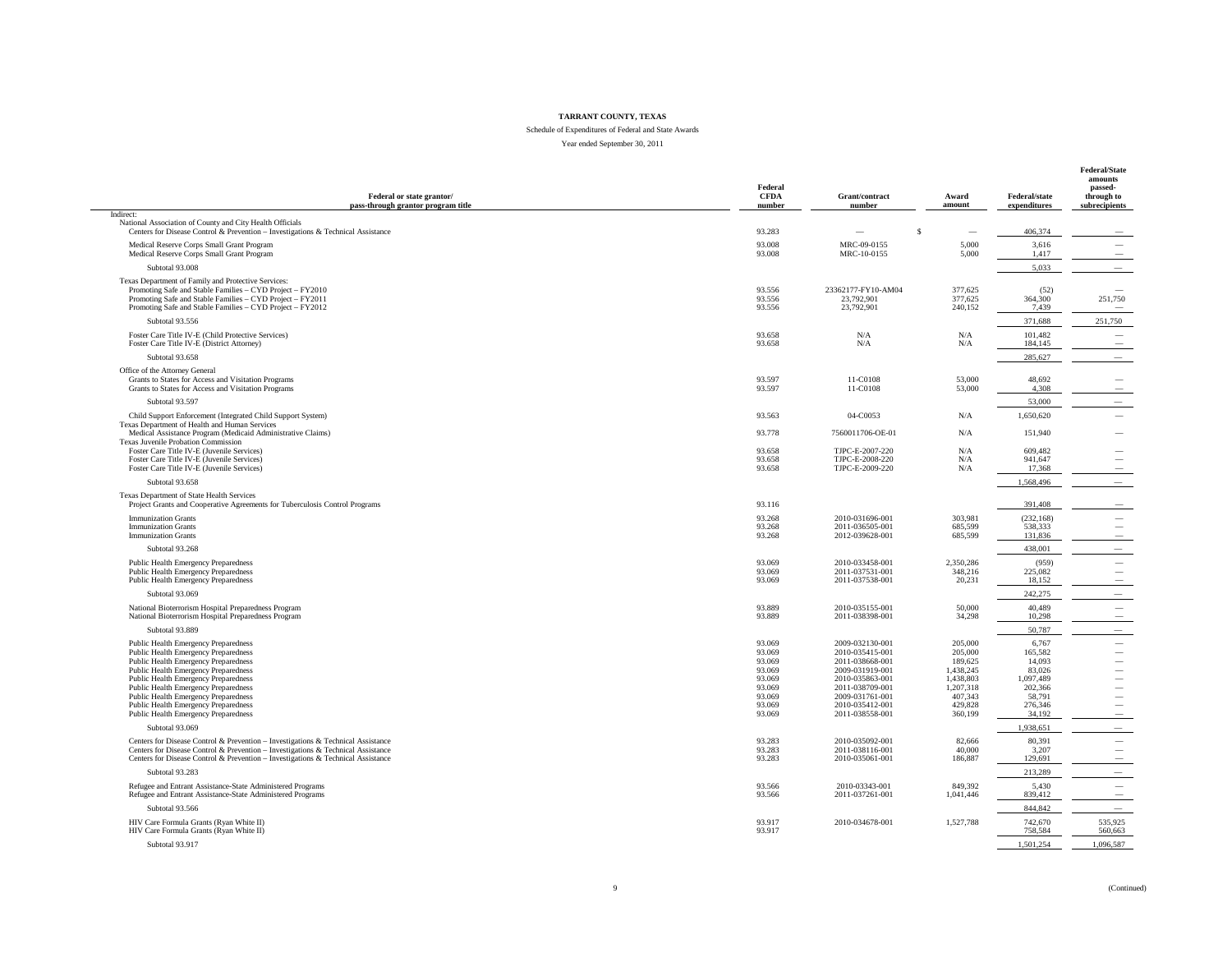Schedule of Expenditures of Federal and State Awards Year ended September 30, 2011

| Federal or state grantor/<br>pass-through grantor program title                                                                                                                                                                                                                                                                                                                                                                                                                                                                                                                                                                                      | Federal<br><b>CFDA</b><br>number                                                                             | Grant/contract<br>number                                                                                                                                                                                                                                                                                       | Award<br>amount                                                                                                                                                           | <b>Federal/state</b><br>expenditures                                                                                                                                           | <b>Federal/State</b><br>amounts<br>passed-<br>through to<br>subrecipients                                                                                                                                                               |
|------------------------------------------------------------------------------------------------------------------------------------------------------------------------------------------------------------------------------------------------------------------------------------------------------------------------------------------------------------------------------------------------------------------------------------------------------------------------------------------------------------------------------------------------------------------------------------------------------------------------------------------------------|--------------------------------------------------------------------------------------------------------------|----------------------------------------------------------------------------------------------------------------------------------------------------------------------------------------------------------------------------------------------------------------------------------------------------------------|---------------------------------------------------------------------------------------------------------------------------------------------------------------------------|--------------------------------------------------------------------------------------------------------------------------------------------------------------------------------|-----------------------------------------------------------------------------------------------------------------------------------------------------------------------------------------------------------------------------------------|
| Centers for Disease Control & Prevention - Investigations & Technical Assistance                                                                                                                                                                                                                                                                                                                                                                                                                                                                                                                                                                     | 93.283                                                                                                       | 2009-031650-001A<br>$\mathbf{\hat{s}}$                                                                                                                                                                                                                                                                         | 139,143                                                                                                                                                                   | 85,752                                                                                                                                                                         |                                                                                                                                                                                                                                         |
| HIV Prevention Activities-Health Department Based (HIV Prevention)<br>HIV Prevention Activities-Health Department Based (STD/HIV Operations)<br>HIV Prevention Activities-Health Department Based (STD/HIV Operations)                                                                                                                                                                                                                                                                                                                                                                                                                               | 93.940<br>93.940<br>93.940                                                                                   | 2011-037624-001<br>2010-034557-001<br>2011-037544-001A                                                                                                                                                                                                                                                         | 722,246<br>289,031<br>575,240                                                                                                                                             | 681,476<br>(32, 668)<br>204,652                                                                                                                                                | $\overline{\phantom{a}}$                                                                                                                                                                                                                |
| Subtotal 93,940                                                                                                                                                                                                                                                                                                                                                                                                                                                                                                                                                                                                                                      |                                                                                                              |                                                                                                                                                                                                                                                                                                                |                                                                                                                                                                           | 853,460                                                                                                                                                                        |                                                                                                                                                                                                                                         |
| Preventive Health Services-STD Control Grants (STD/HIV Operations)<br>Preventive Health Services-STD Control Grants (STD/HIV Operations)                                                                                                                                                                                                                                                                                                                                                                                                                                                                                                             | 93.977<br>93.977                                                                                             | 2010-034557-001<br>2011-037544-001A                                                                                                                                                                                                                                                                            | 334,203<br>575,240                                                                                                                                                        | 123,294<br>459,800                                                                                                                                                             | $\overline{\phantom{m}}$<br>$\overline{\phantom{a}}$                                                                                                                                                                                    |
| Subtotal 93.977                                                                                                                                                                                                                                                                                                                                                                                                                                                                                                                                                                                                                                      |                                                                                                              |                                                                                                                                                                                                                                                                                                                |                                                                                                                                                                           | 583,095                                                                                                                                                                        | $\overline{\phantom{0}}$                                                                                                                                                                                                                |
| Epidemiologic Research Studies of AIDS and HIV Infection in Selected Population Groups                                                                                                                                                                                                                                                                                                                                                                                                                                                                                                                                                               | 93.943                                                                                                       | 2010-034569-001                                                                                                                                                                                                                                                                                                | 772,246                                                                                                                                                                   | 70.436                                                                                                                                                                         | $\overline{\phantom{a}}$                                                                                                                                                                                                                |
| HIV/AIDS Surveillance<br>HIV/AIDS Surveillance                                                                                                                                                                                                                                                                                                                                                                                                                                                                                                                                                                                                       | 93.944<br>93.944                                                                                             | 2010-034563-001                                                                                                                                                                                                                                                                                                | 99,890                                                                                                                                                                    | 22,019<br>75,242                                                                                                                                                               |                                                                                                                                                                                                                                         |
| Subtotal 93.944                                                                                                                                                                                                                                                                                                                                                                                                                                                                                                                                                                                                                                      |                                                                                                              |                                                                                                                                                                                                                                                                                                                |                                                                                                                                                                           | 97.261                                                                                                                                                                         | $\overline{\phantom{0}}$                                                                                                                                                                                                                |
| Preventive Health and Health Services Block Grant                                                                                                                                                                                                                                                                                                                                                                                                                                                                                                                                                                                                    | 93.991                                                                                                       | 2011-035678-001A                                                                                                                                                                                                                                                                                               | 89,091                                                                                                                                                                    | 89,091                                                                                                                                                                         |                                                                                                                                                                                                                                         |
| Total U.S. Department of Health and Human Services                                                                                                                                                                                                                                                                                                                                                                                                                                                                                                                                                                                                   |                                                                                                              |                                                                                                                                                                                                                                                                                                                |                                                                                                                                                                           | 16,806,709                                                                                                                                                                     | 4.535.924                                                                                                                                                                                                                               |
| U.S. DEPARTMENT OF HOMELAND SECURITY/FEDERAL EMERGENCY MANAGEMENT AGENCY<br>Direct:<br>Emergency Food and Shelter National Board Program (Phase XXVIII)<br>Emergency Food and Shelter National Board Program (Phase XXIX)                                                                                                                                                                                                                                                                                                                                                                                                                            | 97.024<br>97.024                                                                                             | <b>XXVIII</b><br><b>XXIX</b>                                                                                                                                                                                                                                                                                   | 76,000<br>38,000                                                                                                                                                          | 34,190<br>7.418                                                                                                                                                                |                                                                                                                                                                                                                                         |
| Subtotal 97.024                                                                                                                                                                                                                                                                                                                                                                                                                                                                                                                                                                                                                                      |                                                                                                              |                                                                                                                                                                                                                                                                                                                |                                                                                                                                                                           | 41,608                                                                                                                                                                         |                                                                                                                                                                                                                                         |
| Indirect:                                                                                                                                                                                                                                                                                                                                                                                                                                                                                                                                                                                                                                            |                                                                                                              |                                                                                                                                                                                                                                                                                                                |                                                                                                                                                                           |                                                                                                                                                                                |                                                                                                                                                                                                                                         |
| Texas Department of Public Safety - Division of Emergency Management:<br>Citizen Corps                                                                                                                                                                                                                                                                                                                                                                                                                                                                                                                                                               | 97.053                                                                                                       | 2006-GE-T6-0068                                                                                                                                                                                                                                                                                                | 30,027                                                                                                                                                                    | (28, 215)                                                                                                                                                                      |                                                                                                                                                                                                                                         |
| Urban Areas Security Initiative<br>Urban Areas Security Initiative<br>Urban Areas Security Initiative<br>Urban Areas Security Initiative<br>Urban Areas Security Initiative                                                                                                                                                                                                                                                                                                                                                                                                                                                                          | 97.008<br>97.008<br>97.008<br>97.008<br>97.008                                                               | 2006-GE-T6-0068<br>2007-GE-T7-0024<br>2008-GE-T8-0034<br>2009-SS-T9-0064<br>2010-SS-T0-0008                                                                                                                                                                                                                    | 425,904<br>215,640<br>160,602<br>917,023<br>720,455                                                                                                                       | 26,843<br>(87)<br>23,559<br>173,588<br>45,933                                                                                                                                  | $\overline{\phantom{a}}$                                                                                                                                                                                                                |
| Subtotal 97.008<br>Pre-Disaster Mitigation Grant Program                                                                                                                                                                                                                                                                                                                                                                                                                                                                                                                                                                                             | 97.047                                                                                                       | LPDM-PJ-06-TX-2009-002                                                                                                                                                                                                                                                                                         | 540,000                                                                                                                                                                   | 269,836<br>117,218                                                                                                                                                             | $\hspace{1.0cm} \rule{1.5cm}{0.15cm}$                                                                                                                                                                                                   |
| Department of Housing and Urban Development:<br>Disaster Housing Assistance Program                                                                                                                                                                                                                                                                                                                                                                                                                                                                                                                                                                  | 97.109                                                                                                       | TX431                                                                                                                                                                                                                                                                                                          | N/A                                                                                                                                                                       | 5.684                                                                                                                                                                          | $\hspace{0.1mm}-\hspace{0.1mm}$                                                                                                                                                                                                         |
| Total U.S. Department of Homeland Security/Federal Emergency Management Agency                                                                                                                                                                                                                                                                                                                                                                                                                                                                                                                                                                       |                                                                                                              |                                                                                                                                                                                                                                                                                                                |                                                                                                                                                                           | 406,132                                                                                                                                                                        | $\overline{\phantom{m}}$                                                                                                                                                                                                                |
| TOTAL FEDERAL FINANCIAL ASSISTANCE                                                                                                                                                                                                                                                                                                                                                                                                                                                                                                                                                                                                                   |                                                                                                              |                                                                                                                                                                                                                                                                                                                |                                                                                                                                                                           | 61,239,547                                                                                                                                                                     | 8.658.486                                                                                                                                                                                                                               |
| STATE FINANCIAL ASSISTANCE:<br>TEXAS DEPARTMENT OF STATE HEALTH SERVICES<br>Direct:                                                                                                                                                                                                                                                                                                                                                                                                                                                                                                                                                                  |                                                                                                              |                                                                                                                                                                                                                                                                                                                |                                                                                                                                                                           |                                                                                                                                                                                |                                                                                                                                                                                                                                         |
| HIV/State Services<br>HIV/State Services<br>HIV/State Services<br>TB/PC-Tuberculosis Control<br>TB/PC-Tuberculosis Control<br>TB/PC-Tuberculosis Control<br>Infectious Disease Control Unit/FLU Lab<br><b>Immunization Grants</b><br><b>Immunization Grants</b><br>Preventive Health and Health Services Block Grant<br>Preventive Health and Health Services Block Grant<br>Milk & Dairy - Milk Group<br>State-Based Comprehensive Breast and Cervical Cancer Early Detection Program<br>State-Based Comprehensive Breast and Cervical Cancer Early Detection Program<br>Milk & Dairy/ FFS<br>Milk & Dairy/ FFS<br>Total Texas Department of Health | N/A<br>N/A<br>N/A<br>N/A<br>N/A<br>N/A<br>N/A<br>N/A<br>N/A<br>N/A<br>N/A<br>N/A<br>N/A<br>N/A<br>N/A<br>N/A | 2010-031501-001<br>2011-035180-001<br>2012-039165-001<br>2010-032856-001<br>2011-035272-001<br>2012-039040-001<br>2011-036292-001<br>2010-031696-001<br>2011-036505-001<br>2011-035678-001A<br>2012-039509-001<br>2011-035294-001<br>2009-031650-001A<br>2010-035494-001<br>2009-028490-001<br>2010-031639-001 | 634,784<br>633,497<br>370,770<br>593.611<br>579.380<br>535,990<br>5,000<br>381,618<br>380.553<br>241,327<br>267,639<br>41,500<br>139.143<br>142,143<br>232,510<br>232,000 | (5)<br>612,305<br>26,067<br>(12, 114)<br>625.440<br>58,583<br>4,155<br>232.225<br>840.192<br>206,598<br>30,661<br>37,757<br>31.139<br>18,828<br>12,505<br>152.425<br>2,876,761 | (5)<br>575,906<br>25,758<br>$\overline{\phantom{a}}$<br>$\overline{\phantom{a}}$<br>$\overline{\phantom{0}}$<br>$\overline{\phantom{a}}$<br>$\overline{\phantom{0}}$<br>$\overline{\phantom{a}}$<br>$\overline{\phantom{a}}$<br>601,660 |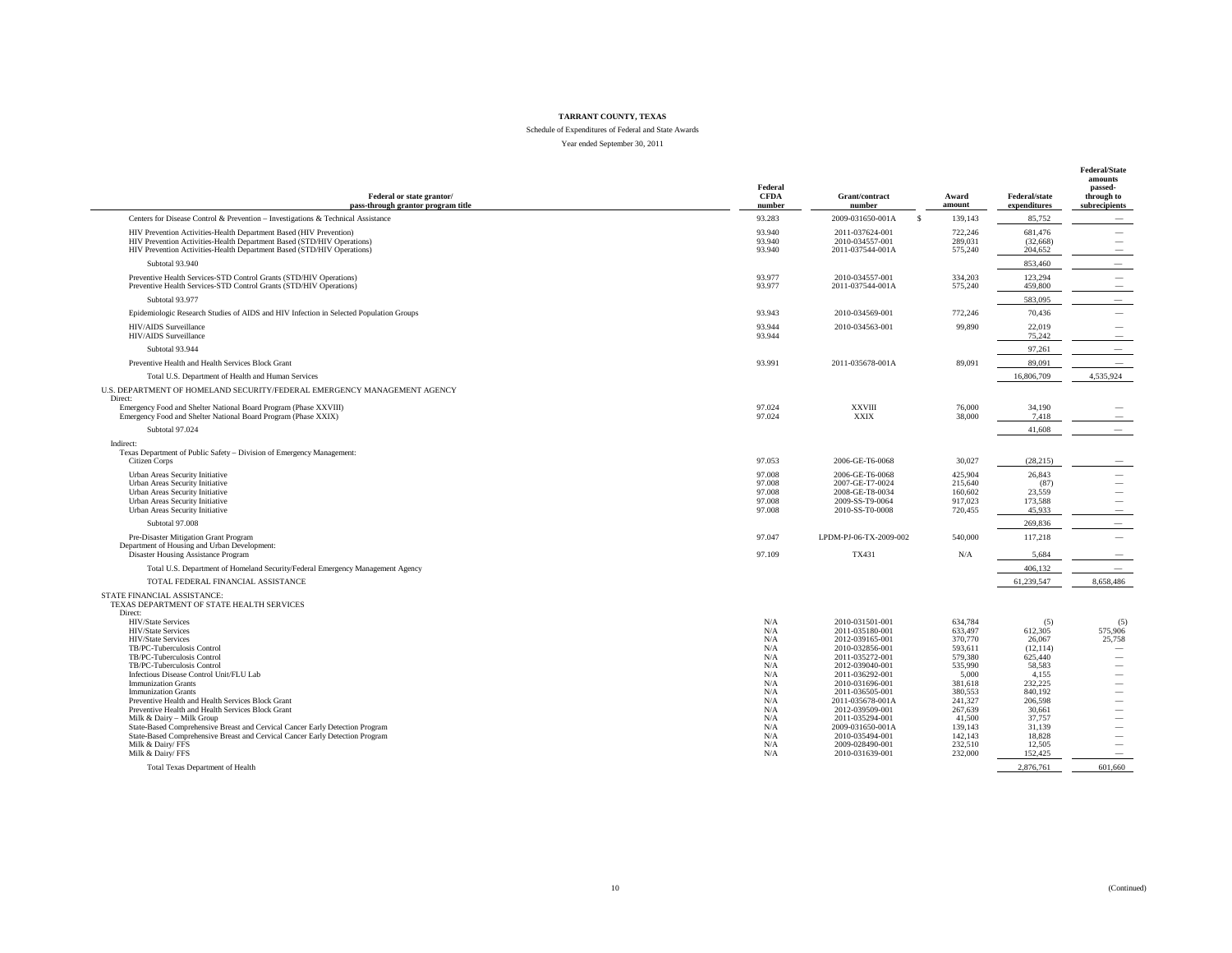Schedule of Expenditures of Federal and State Awards Year ended September 30, 2011

| Federal or state grantor/<br>pass-through grantor program title                                                                                                                                                                                                                                                                                                                                                                                            | Federal<br><b>CFDA</b><br>number                            | Grant/contract<br>number                                                                                                                                                                                 | Award<br>amount                                                                               | Federal/state<br>expenditures                                                      | <b>Federal/State</b><br>amounts<br>passed-<br>through to<br>subrecipients                                                       |
|------------------------------------------------------------------------------------------------------------------------------------------------------------------------------------------------------------------------------------------------------------------------------------------------------------------------------------------------------------------------------------------------------------------------------------------------------------|-------------------------------------------------------------|----------------------------------------------------------------------------------------------------------------------------------------------------------------------------------------------------------|-----------------------------------------------------------------------------------------------|------------------------------------------------------------------------------------|---------------------------------------------------------------------------------------------------------------------------------|
| TEXAS CRIMINAL JUSTICE DIVISION<br>Edward Byrne Memorial Justice Assistance Grant (Family Drug Court-JAG)<br>Edward Byrne Memorial Justice Assistance Grant (Family Drug Court-JAG)<br><b>DIRECT Court Program</b><br><b>DIRECT Court Program</b><br>Mental Health Diversion Court Program<br>Mental Health Diversion Court Program<br>Mental Health Diversion Court Program<br>Felony Alcohol Intervention Program<br>Felony Alcohol Intervention Program | N/A<br>N/A<br>N/A<br>N/A<br>N/A<br>N/A<br>N/A<br>N/A<br>N/A | DC-10-A11-19697-04<br>-S<br>DC-12-A10-19697-05<br>SF-11-A10-16036-10<br>DC-12-A10-16036-11<br>SF-10-A10-18289-04<br>SF-11-A10-18289-05<br>SF-12-A10-18289-06<br>SF-11-A10-20458-02<br>SF-12-A10-20458-03 | 49,761<br>49,761<br>270,668<br>260,875<br>120.355<br>132,391<br>132,391<br>126,824<br>126,824 | 46,750<br>3,730<br>366,907<br>34,997<br>90<br>111,335<br>6,572<br>124,888<br>7,776 | 31,605<br>2,875<br>$\overline{\phantom{a}}$<br>$\overline{\phantom{a}}$<br>$\overline{\phantom{a}}$<br>$\overline{\phantom{0}}$ |
| <b>Total Texas Criminal Justice Division</b>                                                                                                                                                                                                                                                                                                                                                                                                               |                                                             |                                                                                                                                                                                                          |                                                                                               | 703,045                                                                            | 34,480                                                                                                                          |
| TEXAS DEPARTMENT OF MOTOR VEHICLES/AUTO BURGLARY AND THEFT<br>PREVENTION AUTHORITY<br>Tarrant Regional Auto Crimes Task Force<br>Tarrant Regional Auto Crimes Task Force<br>Tarrant Regional Auto Crimes Task Force<br>Total Department of Motor Vehicles/Auto Burglary and Theft Prevention Authority                                                                                                                                                     | N/A<br>N/A<br>N/A                                           | SA-T01-10065-10<br>SA-T01-10065-11<br>SA-T01-10065-12                                                                                                                                                    | 1,097,753<br>1,068,674<br>1,076,113                                                           | 4,505<br>1.017.702<br>61,743<br>1.083.950                                          | $\overline{\phantom{a}}$<br>$\overline{\phantom{a}}$                                                                            |
| TEXAS DEPARTMENT OF TRANSPORTATION                                                                                                                                                                                                                                                                                                                                                                                                                         |                                                             |                                                                                                                                                                                                          |                                                                                               |                                                                                    |                                                                                                                                 |
| Highway Planning & Construction - Courtesy Patrol Program<br>Highway Planning & Construction - Courtesy Patrol Program<br>Highway Planning & Construction - Courtesy Patrol Program                                                                                                                                                                                                                                                                        | N/A<br>N/A<br>N/A                                           | 2009<br>02-1XXF5001<br>02-2XXF5002                                                                                                                                                                       | 267,350<br>360,000<br>420,000                                                                 | (924)<br>241.271<br>23,806                                                         |                                                                                                                                 |
| Total Department of Transportation                                                                                                                                                                                                                                                                                                                                                                                                                         |                                                             |                                                                                                                                                                                                          |                                                                                               | 264.153                                                                            |                                                                                                                                 |
| TEXAS COMMISSION ON ENVIRONMENTAL QUALITY<br>Indirect:<br>North Central Texas Council of Governments:<br>Solid Waste Implementation Project                                                                                                                                                                                                                                                                                                                | N/A                                                         | 11-04-G23                                                                                                                                                                                                | 31,276                                                                                        | 31,191                                                                             |                                                                                                                                 |
| Total Texas Commission on Environmental Quality                                                                                                                                                                                                                                                                                                                                                                                                            |                                                             |                                                                                                                                                                                                          |                                                                                               | 31,191                                                                             | $\overline{\phantom{0}}$                                                                                                        |
| TEXAS CHAPTER MARCH OF DIMES<br>Honey Child Project Evaluation                                                                                                                                                                                                                                                                                                                                                                                             | N/A                                                         | FY2009/2010                                                                                                                                                                                              | 3,750                                                                                         | 5,014                                                                              |                                                                                                                                 |
| Total Texas Chapter March of Dimes                                                                                                                                                                                                                                                                                                                                                                                                                         |                                                             |                                                                                                                                                                                                          |                                                                                               | 5,014                                                                              |                                                                                                                                 |
| TEXAS HEALTH AND HUMAN SERVICES COMMISSION<br>Texas Nurse-Family Partnership<br>Texas Nurse-Family Partnership<br>Texas Nurse-Family Partnership                                                                                                                                                                                                                                                                                                           | N/A<br>N/A<br>N/A                                           | HHSC-529-08-0110-00007D<br>HHSC-529-08-0110-00007D<br>HHSC-529-08-0110-00007D                                                                                                                            | 909,668<br>1,086,488                                                                          | (132)<br>621,716<br>59,490                                                         |                                                                                                                                 |
| Total Texas Health and Human Services Commission                                                                                                                                                                                                                                                                                                                                                                                                           |                                                             |                                                                                                                                                                                                          |                                                                                               | 681.074                                                                            |                                                                                                                                 |
| OFFICE OF THE ATTORNEY GENERAL<br><b>Bilingual Victims Assistance Coordinator</b><br><b>Bilingual Victims Assistance Coordinator</b><br>V.I.N.E.-Victim Identification and Notification Everyday                                                                                                                                                                                                                                                           | N/A<br>N/A<br>N/A                                           | 1,016,815<br>1.227.040<br>1,121,623                                                                                                                                                                      | 50,000<br>42,000<br>83,130                                                                    | 38,645<br>2.963<br>83.130                                                          |                                                                                                                                 |
| Total Office of the Attorney General                                                                                                                                                                                                                                                                                                                                                                                                                       |                                                             |                                                                                                                                                                                                          |                                                                                               | 124.738                                                                            |                                                                                                                                 |
| TEXAS TASK FORCE ON INDIGENT DEFENSE<br>Indigent Defense Formula Grant                                                                                                                                                                                                                                                                                                                                                                                     | N/A                                                         | 212-10-220                                                                                                                                                                                               | 2,018,057                                                                                     | 1.726.369                                                                          |                                                                                                                                 |
| Total Texas Task Force on Indigent Defense                                                                                                                                                                                                                                                                                                                                                                                                                 |                                                             |                                                                                                                                                                                                          |                                                                                               | 1,726,369                                                                          |                                                                                                                                 |
| TEXAS VETERANS COMMISSION FUND<br><b>Tarrant County Veterans Court</b>                                                                                                                                                                                                                                                                                                                                                                                     | N/A                                                         | FVA-11-0021                                                                                                                                                                                              | 40,000                                                                                        | 19.590                                                                             |                                                                                                                                 |
| Total Texas Veterans Commission Fund                                                                                                                                                                                                                                                                                                                                                                                                                       |                                                             |                                                                                                                                                                                                          |                                                                                               | 19,590                                                                             | $\overline{\phantom{0}}$                                                                                                        |
| TEXAS DEPARTMENT OF FAMILY AND PROTECTIVE SERVICES<br>Promoting Safe and Stable Families - CYD Project - FY2010<br>Promoting Safe and Stable Families - CYD Project - FY2011<br>Promoting Safe and Stable Families - CYD Project - FY2012                                                                                                                                                                                                                  | N/A<br>N/A<br>N/A                                           | 23362177-FY10-AM04<br>23792901<br>23792901                                                                                                                                                               | 125,875<br>125,875<br>80,050                                                                  | (17)<br>121,433<br>2,480                                                           | 83,917                                                                                                                          |
| Total Texas Department of Family and Protective Services                                                                                                                                                                                                                                                                                                                                                                                                   |                                                             |                                                                                                                                                                                                          |                                                                                               | 123,896                                                                            | 83,917                                                                                                                          |
| TOTAL STATE FINANCIAL ASSISTANCE<br>TOTAL FEDERAL AND STATE FINANCIAL ASSISTANCE                                                                                                                                                                                                                                                                                                                                                                           |                                                             |                                                                                                                                                                                                          | ¢                                                                                             | 7.639.781<br>68,879,327                                                            | 720,056<br>9.378.542                                                                                                            |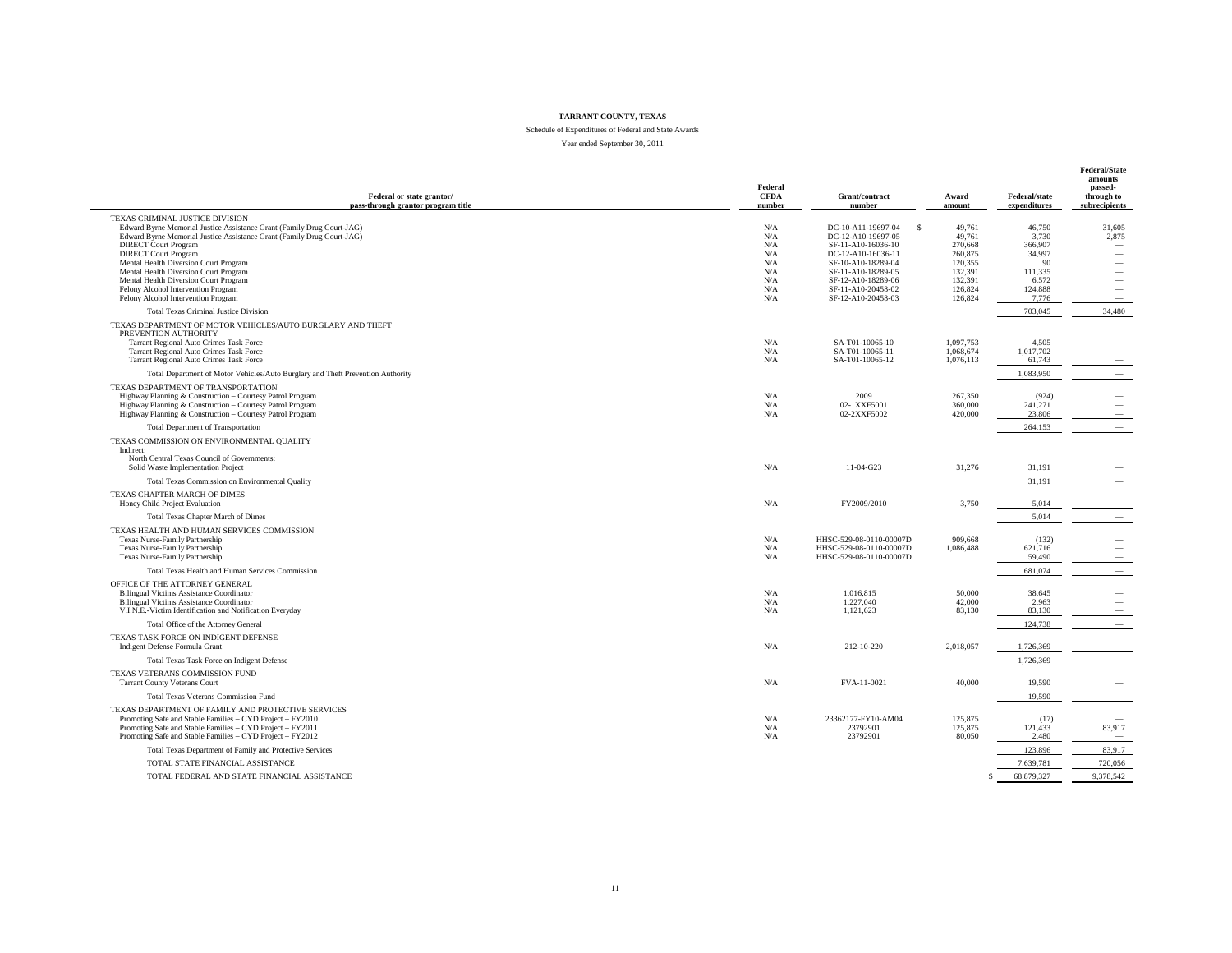### Notes to Schedule of Expenditures of Federal and State Awards

September 30, 2011

#### **(1) Summary of Significant Accounting Policies**

The schedule of expenditures of federal and state awards was prepared on the modified accrual basis of accounting. Amounts reported as expenditures in the accompanying schedule of expenditures of federal and state awards may not agree with the amounts reported in the related federal and state financial reports filed with the grantor agencies because of accruals which would be included in the next report filed with the agency.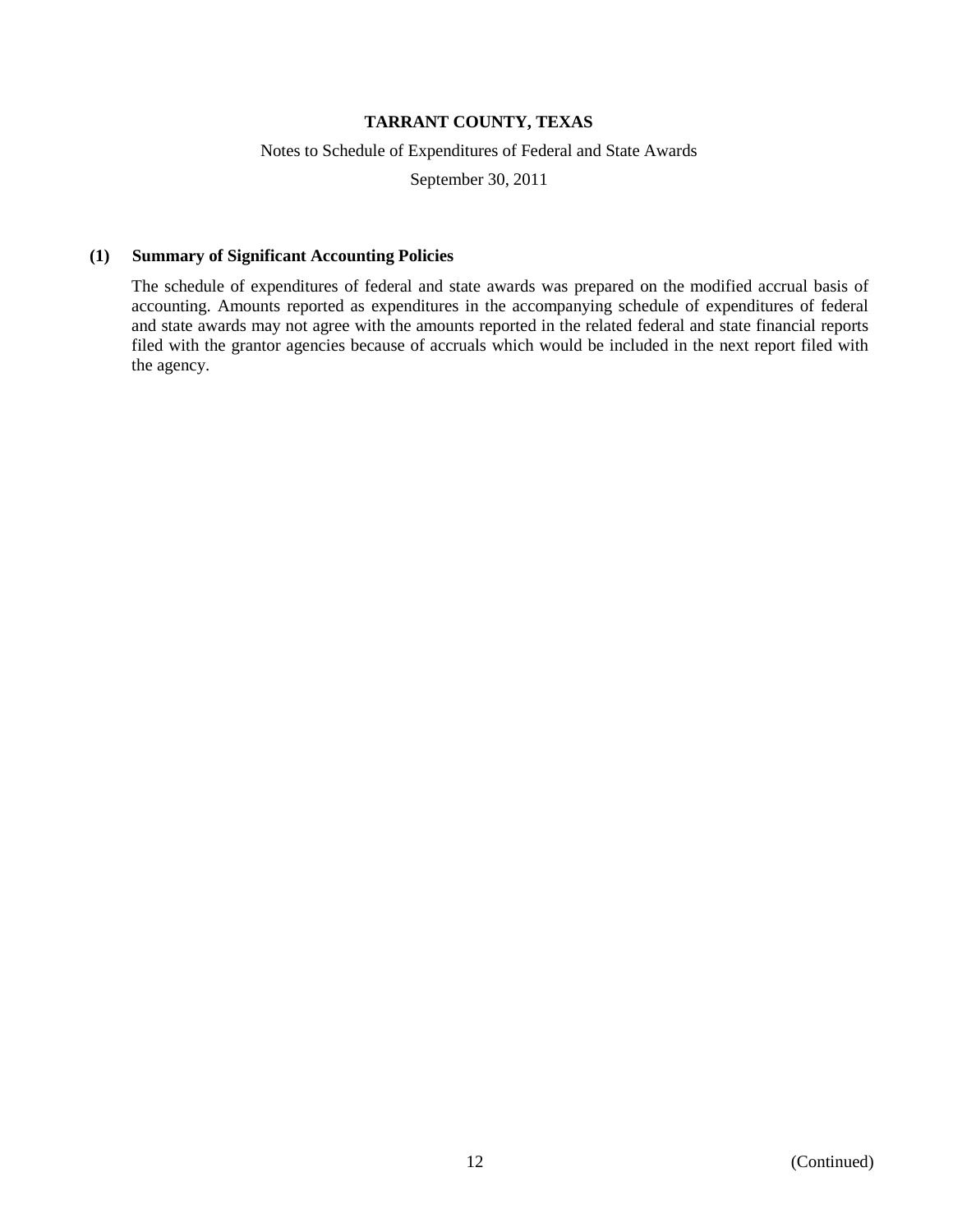Schedule of Findings and Questioned Costs

September 30, 2011

# **Section I–Summary of Auditor's Results**

# *Financial Statements*

| Type of auditors' report issued: |                                                                                                                                                                         | Unqualified                        |     |   |               |  |
|----------------------------------|-------------------------------------------------------------------------------------------------------------------------------------------------------------------------|------------------------------------|-----|---|---------------|--|
|                                  | Internal control over financial reporting:                                                                                                                              |                                    |     |   |               |  |
|                                  | Material weakness(es) identified?                                                                                                                                       |                                    | yes | X | no            |  |
| ٠                                | Significant deficiency (ies) identified that are<br>not considered to be material weakness(es)?                                                                         |                                    | yes | X | none reported |  |
| statements noted?                | Noncompliance material to the financial                                                                                                                                 |                                    | yes | X | no            |  |
| <b>Federal and State Awards</b>  |                                                                                                                                                                         |                                    |     |   |               |  |
|                                  | Internal control over major programs:                                                                                                                                   |                                    |     |   |               |  |
| $\bullet$                        | Material weakness(es) identified?                                                                                                                                       | X                                  | yes |   | no            |  |
| $\bullet$                        | Significant deficiency (ies) identified that are<br>not considered to be material weaknesses?                                                                           |                                    | yes | X | none reported |  |
| for major programs               | Type of auditors' report issued on compliance                                                                                                                           | Unqualified                        |     |   |               |  |
| <b>CFDA</b>                      | Any audit findings disclosed that are required to be<br>reported in accordance with Section 510(a)<br>of OMB Circular A-133 and UGMS?                                   | X                                  | yes |   | no            |  |
| number(s)                        |                                                                                                                                                                         | Name of federal program or cluster |     |   |               |  |
| 14.257<br>14.253/14.218          | ARRA – Homelessness Prevention and Rapid Re-Housing Program<br>ARRA - Community Development Block Grant/Community Development<br><b>Block Grants/Entitlement Grants</b> |                                    |     |   |               |  |
| Various<br>93.069<br>14.871      | <b>ARRA Edward Byrne Memorial Justice Assistance Grant</b><br><b>Public Health Emergency Preparedness</b><br>Section 8 Housing Choice Vouchers                          |                                    |     |   |               |  |
| 10.557                           | Special Supplemental Nutrition Program for Women, Infants and Children                                                                                                  |                                    |     |   |               |  |

14.235 Supportive Housing Program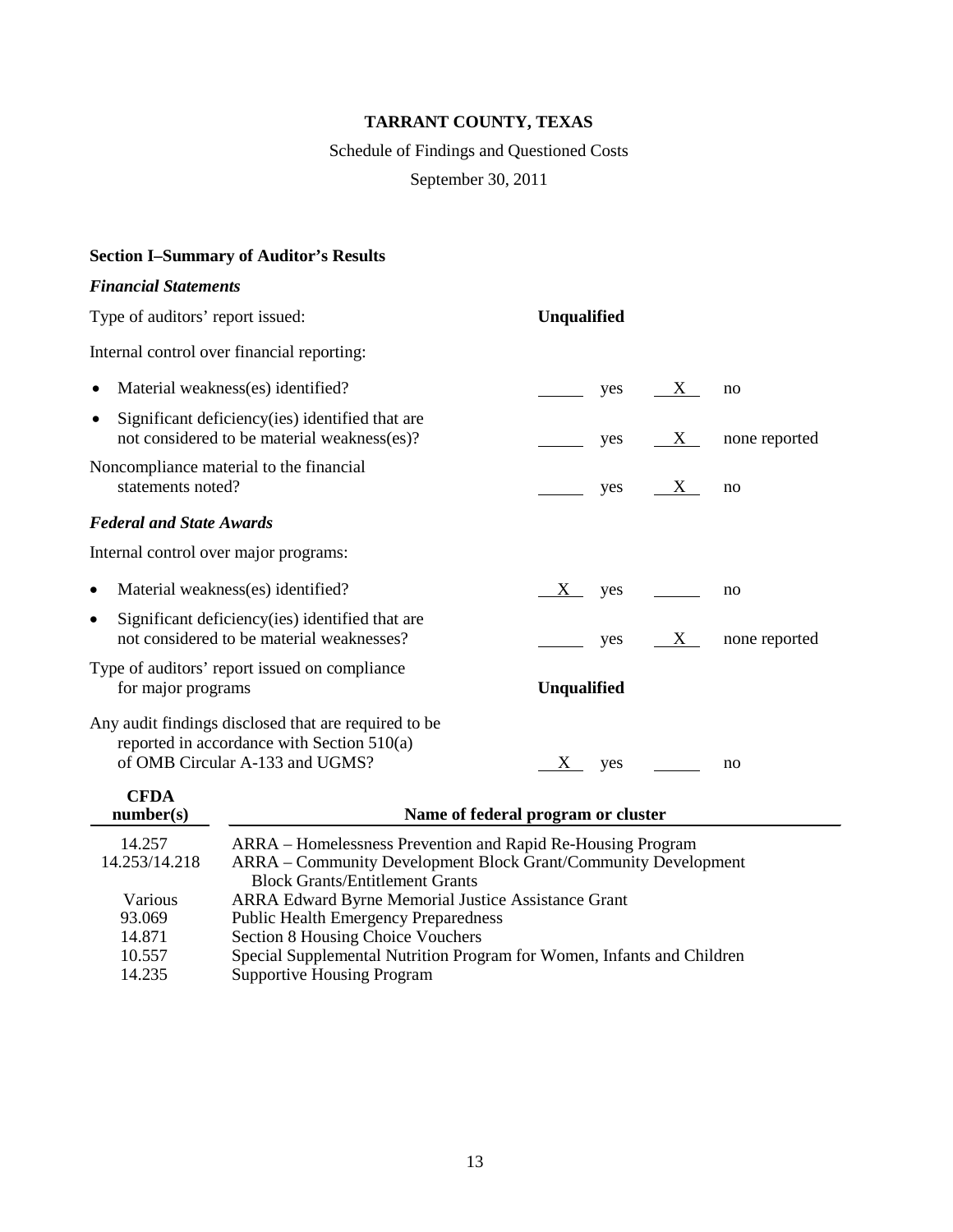Schedule of Findings and Questioned Costs

September 30, 2011

### **Name of state program or cluster**

Tarrant Regional Auto Crimes Task Force TB/PC – Tuberculosis Control DIRECT Court Program

| Federal      | \$1,837,186                  |
|--------------|------------------------------|
| <b>State</b> | 300,000                      |
| ves          | no (Federal)<br>$\mathbf{X}$ |
| X yes        | no (State)                   |
|              |                              |

# **Section II–Financial Statement Findings**

None noted.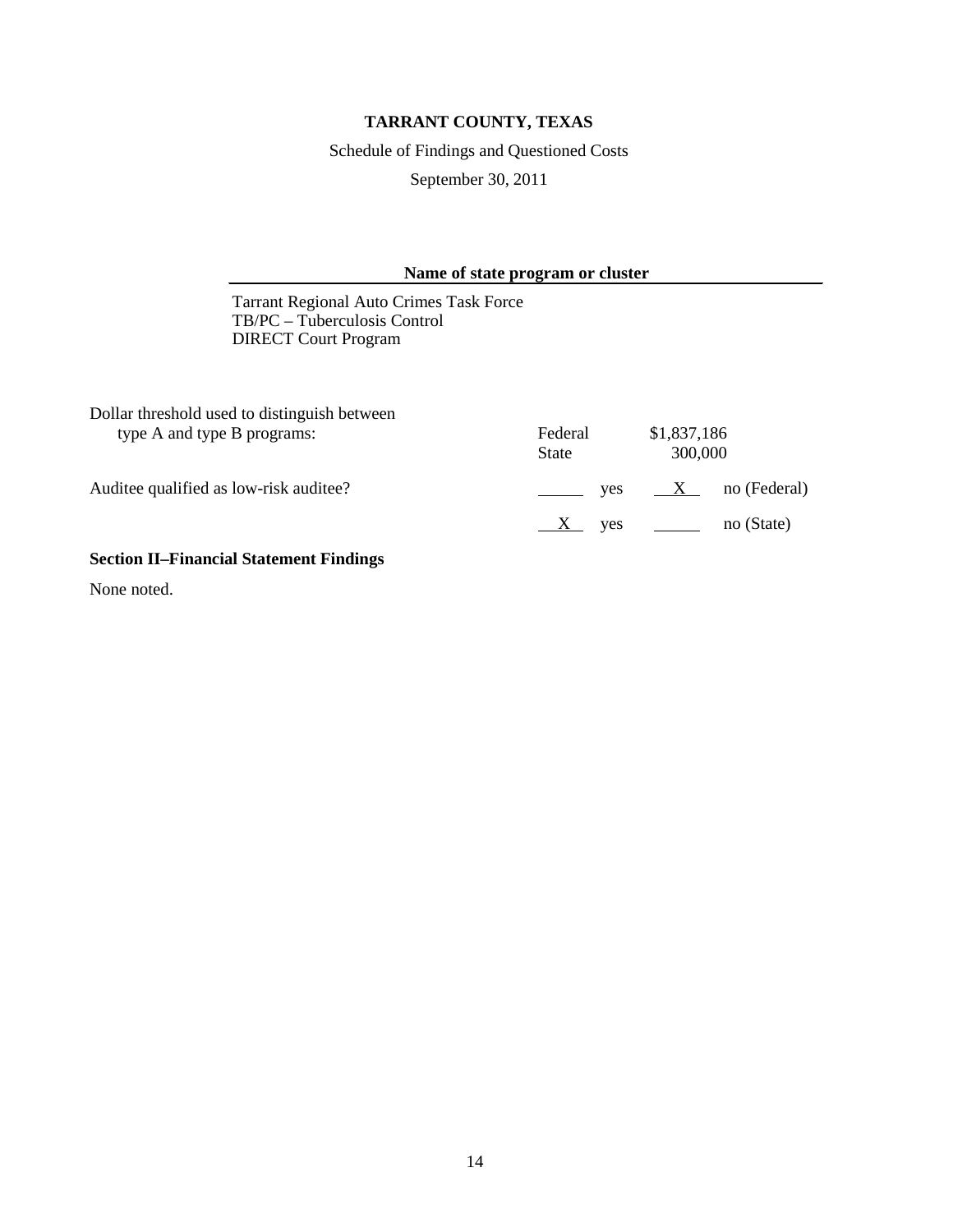Schedule of Findings and Questioned Costs

September 30, 2011

### **Section III–Federal and State Awards Findings and Questioned Costs**

**Program Name(s):** Tarrant Regional Auto Crimes Task Force

### **Award Number(s) and Expenditures:**

SA-T01-10065-10, SA-T01-10065-11, SA-T01-10065-12 (\$1,083,950)

**Finding 2011-01 –** *Activities Allowed/Allowable Costs – Semi-Annual Certification of Work*

#### **Criteria or specific requirement:**

#### *UGMS (Uniform Grant Management Standards)*

Per section 11.h(3) of the UGMS (*Uniform Grant Management Standards*), where employees are expected to work solely on a single Federal or state award or cost objective, charges for their salaries and wages will be supported by periodic certifications that the employees worked solely on that program for the period covered by the certification. These certifications will be prepared at least semi-annually and will be signed by the employee or supervisory official having firsthand knowledge of the work performed by the employee.

#### *Condition:*

During our test work performed over the Tarrant Regional Auto Crimes Task Force, we noted that semi-annual certifications were not obtained from those individuals who worked solely on and charged their salaries and salary related benefits to the Tarrant Regional Auto Crimes Task Force for the fiscal year ended September 30, 2011. There were four employees who charged 100% of their time to the Tarrant Regional Auto Crimes Task Force during the fiscal year ended September 30, 2011.

### *Questioned Costs:*

The salaries and related benefits charged to the grant for the 4 individuals were \$315,011.

### *Possible asserted cause and effect:*

Management failed to properly design and implement an internal control structure to ensure that those employees who worked solely on the Tarrant Regional Auto Crimes Task Force during the current fiscal year completed certifications of effort at least semi-annually.

#### *Recommendation*

We recommend that management design and implement processes and controls to ensure that all individuals who charge 100% of their salaries and related benefits to the Tarrant Regional Auto Crimes Task Force complete certifications at least semi-annually and those certifications are reviewed and signed by a supervisor with adequate knowledge of the work performed by the individual.

### *Views of the responsible officials*

We have completed the "Certification of Work" forms for the current grant through December 31, 2011. We will continue this process semi-annually. Additionally, we have revised the time sheets to reflect the Task Force name on the heading and incorporated the following language: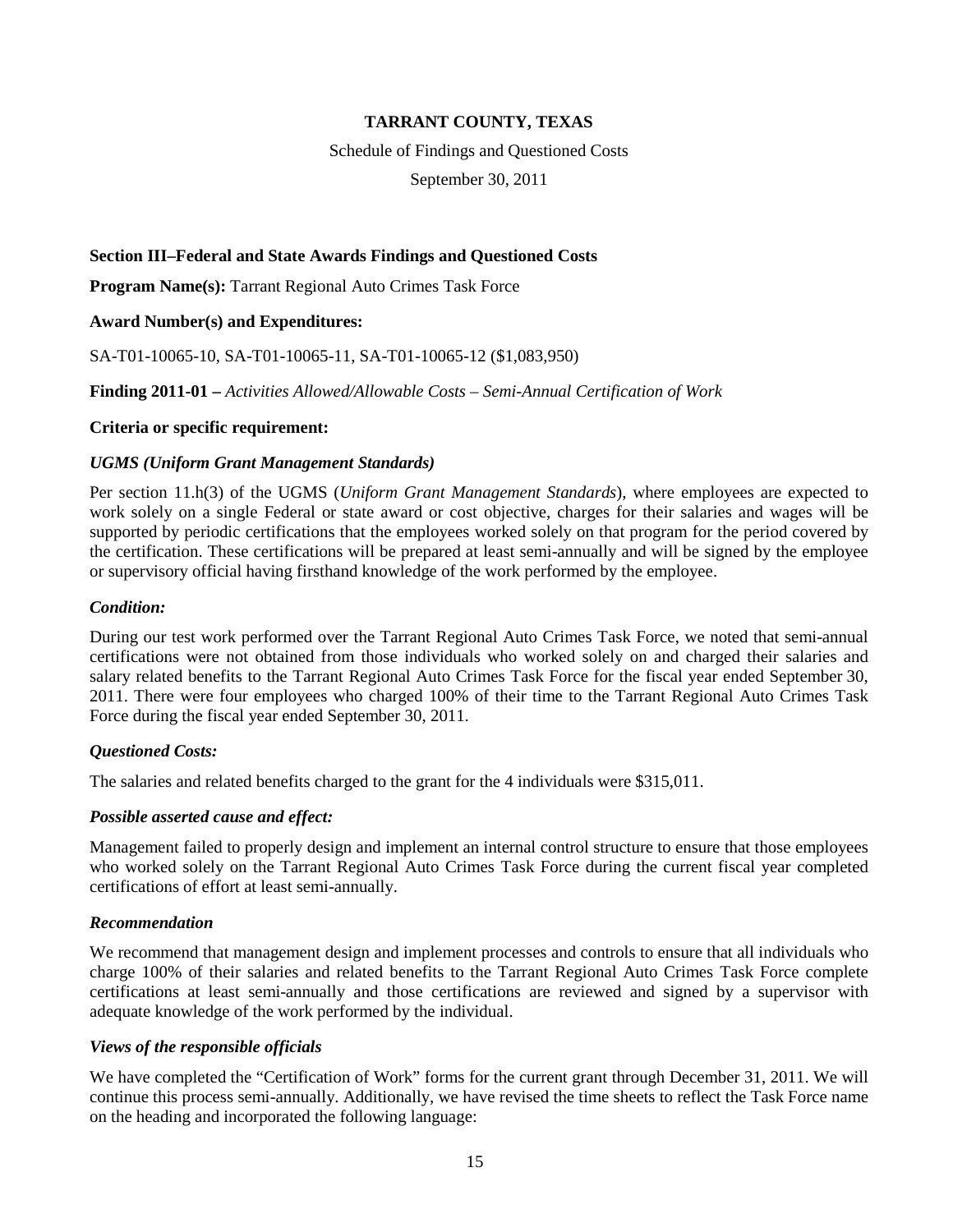Schedule of Findings and Questioned Costs

September 30, 2011

"*I hereby declare that this is a true and correct work record for the week specified for the named Tarrant County employee assigned to work solely for the Auto Crimes Task Force and hereby authorize the County Auditor to make the appropriate payroll disbursement and to update time and attendance records accordingly."*

Contact: Janet Rodgers, Business Manger Tarrant Regional Auto Crimes Task Force, 817-560-6560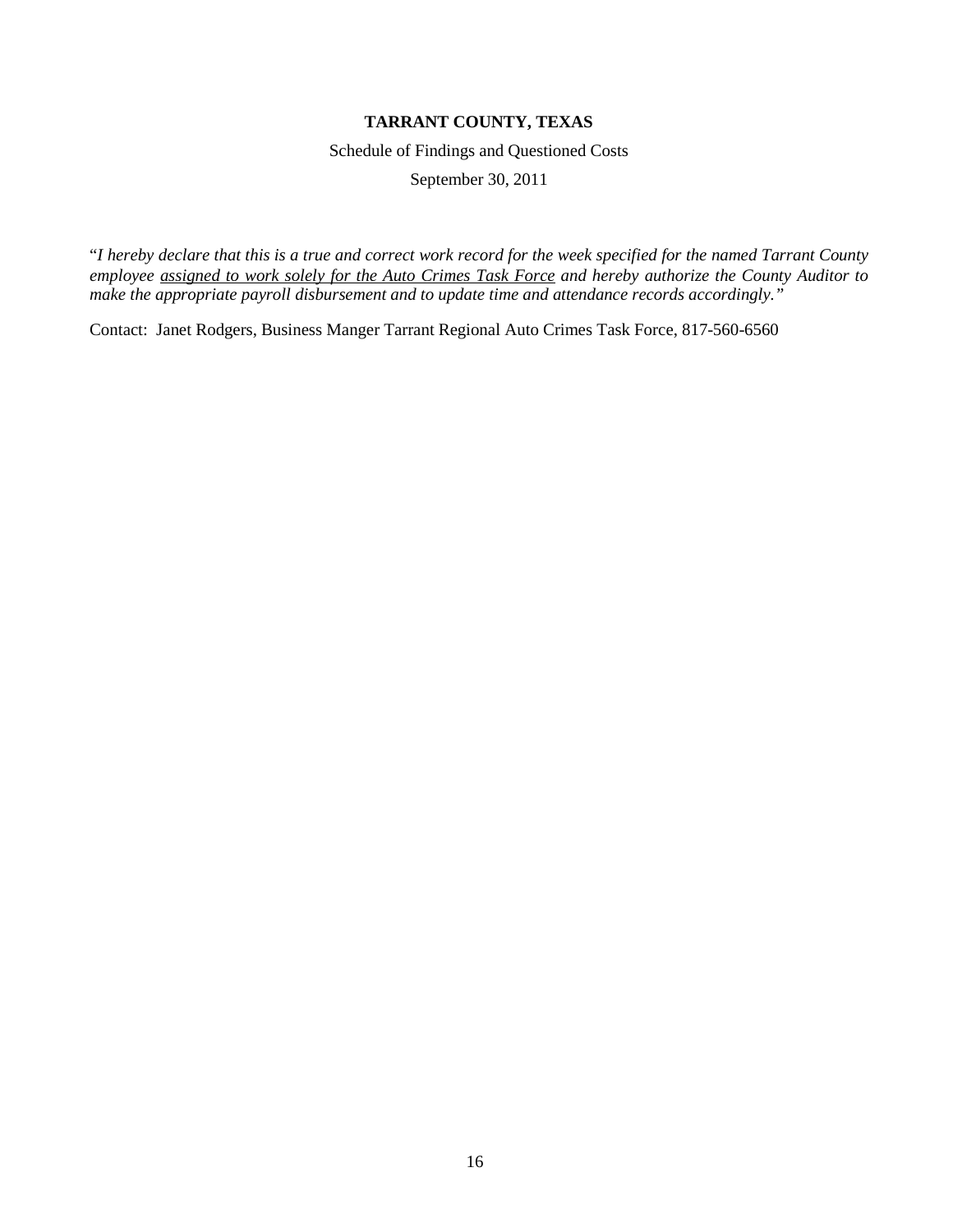### Schedule of Findings and Questioned Costs

September 30, 2011

**Program Name(s)**: Housing Choice Voucher – Section 8 Program

**CFDA Number(s) and Expenditures**: 14.871, \$20,050,426

**Federal Award Number**:

TX21V431000082, TX431AFHV03, TX431DH0001, TX431FU1001

**Finding 2011-02**– *Activities Allowed/Allowable Costs – Semi-Annual Certification of Work*

### *Criteria or specific requirement:*

#### *OMB Circular A-87*

Per OMB Circular A-87, Attachment B, Section 8(h)(3) where employees are expected to work solely on a single Federal award or cost objective, charges for their salaries and wages will be supported by periodic certifications that the employees worked solely on that program for the period covered by the certification. These certifications will be prepared at least semi-annually and will be signed by the employee or supervisory official having first hand knowledge of the work performed by the employee.

#### *Condition:*

During our test work performed over the Housing Choice Voucher Section 8 program, we noted that semi-annual certifications were not obtained from those individuals who worked solely on and charged their salaries and salary related benefits to the program for the fiscal year ended September 30, 2011. There were 24 employees who charged 100% of their time to the Housing Choice Voucher Section 8 program during the fiscal year ended September 30, 2011.

### *Questioned Costs:*

The salaries and related benefits charged to the grant for the 24 individuals were \$1,374,681.

### *Possible asserted cause and effect:*

Management failed to properly design and implement an internal control structure to ensure that those employees who worked solely on the Housing Choice Voucher – Section 8 Program during the current fiscal year completed certifications of effort at least semi-annually.

#### *Recommendation*

We recommend that management design and implement processes and controls to ensure that all individuals who charge 100% of their salaries and related benefits to the Housing Choice Voucher – Section 8 Program complete certifications at least semi-annually and those certifications are reviewed and signed by a supervisor with adequate knowledge of the work performed by the individual.

### *Views of the responsible officials*

We have completed the "Certification of Work" forms. We will continue this practice on a semi-annual basis each January to June and July to December.

Contact: Wayne Pollard, Jr., Director of Housing, 817-531-7654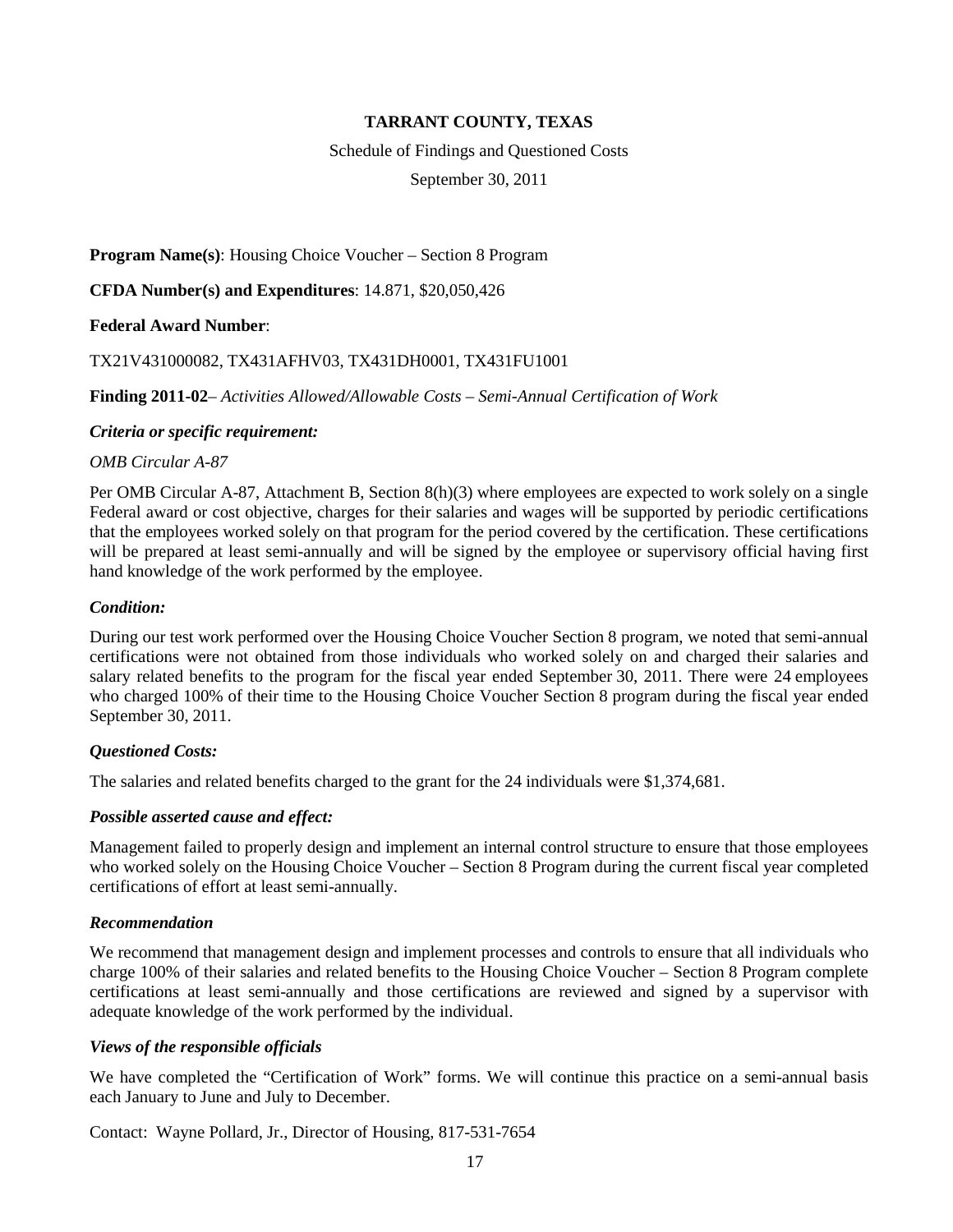#### Schedule of Findings and Questioned Costs

September 30, 2011

#### **Program Name(s):** Supportive Housing Program (SHP)

#### **CFDA Number(s) and Expenditures:** 14.235, \$2,661,248

#### **Federal Award Number and Year:**

| TX0102B67010801, | TX0115B6T010801, | TX0114B6T010802. | TX0114B6T010802, |
|------------------|------------------|------------------|------------------|
| TX0093B6T010802, | TX0093B6T010802, | TX0093B6T010802, | TX0093B6T010802, |
| TX0093B6T010802, | TX0093B6T010802. | TX0093B6T010802. | TX0093B6T010802, |
| TX0093B6T010802, | TX0113B6T010802, | TX0113B6T010802, | TX0113B6T010802, |
| TX0105B6T010802, | TX0114B6T011003, | TX0093B6T011003, | TX0093B6T011003. |
| TX0100B6T011003, | TX0097B6T011003. | TX0116B6T010802. | TX0104B6T011003. |
| TX0093B6T011003, | TX0093B6T011003, | TX0093B6T011003  |                  |

**Finding 2011-03:** *Subaward Reporting under the Transparency Act*

#### *Criteria or Specific Requirement:*

As prescribed by 2 CFR Part 170, grant and cooperative agreement recipients and contractors are required to register in the Federal Funding Accountability and Transparency Subaward Reporting System (FSRS) and report subaward data through FSRS. The subaward data elements include: subaward date, subawardee DUNS#, amount of subaward, subaward obligation/action date, and subaward number. Information input to FSRS is available at USASpending.gov as the publicly available website for viewing this information (http://www.usaspending.gov/subaward-advanced-search). Furthermore, effective October 1, 2010, information related to a subaward must be reported by the end of the month following the month in which the subaward or obligation of \$25,000 or greater was made and, for contracts, the month in which a modification was issued that changed previously reported information.

### *Condition:*

During our procedures performed over the SHP program, we noted that management did not have a formal policy or procedures in place to ensure that each subaward, made on or after October 1, 2010 and with a value of \$25,000 or more, was input into the FSRS system by the end of the month following the month in which the subaward was made. Additionally, it was noted through our testwork, that nine subawards, which were subject to reporting under the Transparency Act, were not input into FSRS by the required deadline.

#### *Questioned Costs:*

None.

### *Possible Asserted Cause and Effect:*

The individual(s) responsible for reporting subaward reporting under the Transparency Act were not aware of the subaward reporting deadlines. As such, the lack of knowledge and the failure to design and implement adequate controls to policies related to subaward reporting increases the risk of County noncompliance with the Federal Funding Accountability and Transparency Act.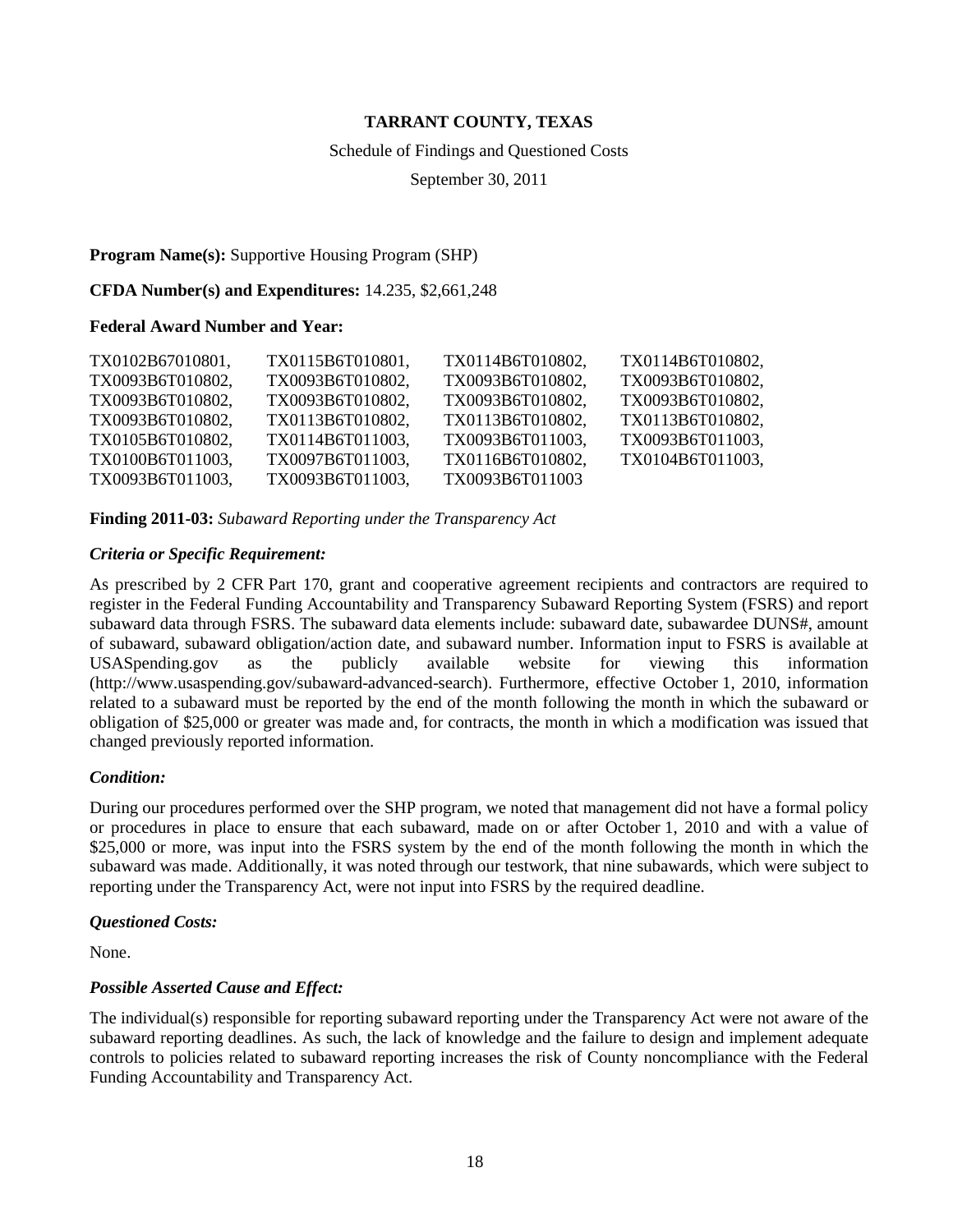Schedule of Findings and Questioned Costs

September 30, 2011

#### *Recommendation:*

We recommend the Department implement formal policies and procedures to ensure that subawards are reported in FSRS by the end of the month following the month in which the subaward or obligation of \$25,000 or greater was made.

#### *View of Responsible Officials:*

The Department attempted to input grants ending in B6T010801 (FY2008) and grants ending in B6T010802 (FY2009) into the Federal Funding Accountability and Transparency Act Sub award Reporting System (FSRS). The FSRS would not allow us to input these grants into the system and gave the following error message:

Prime Grant Awardees – Contact your grant making official for help. In order for you to file a FFATA sub-award report against your grant, your Federal grant making official must report your prime grant award information through their FAADS+ file submission to USAspending. The Agency's FAADS+ submission is the authoritative source for the basic grant award information used in pre-populate many of the prime award details in your FFATA report.

As this was a new federal online reporting system, there were numerous operational glitches and error messages experienced by grantees with the initialization of the reporting requirement. Community Development contacted our grant making official (The Department of Housing and Urban Development) and were told that the FFATA requirements apply to all of our FY2010 SHP grants (ending in B6T011003), both new and renewal, but not any of the older grants. The Community Development Department has since implemented a formal policy to ensure that any future subgrant will have a FFATA subaward report input in FSRS within 15 days following the month in which we award any sub-grant greater than or equal to \$25,000.

Contact: Patricia Ward, Director of Community Development and Housing, 817-850-7940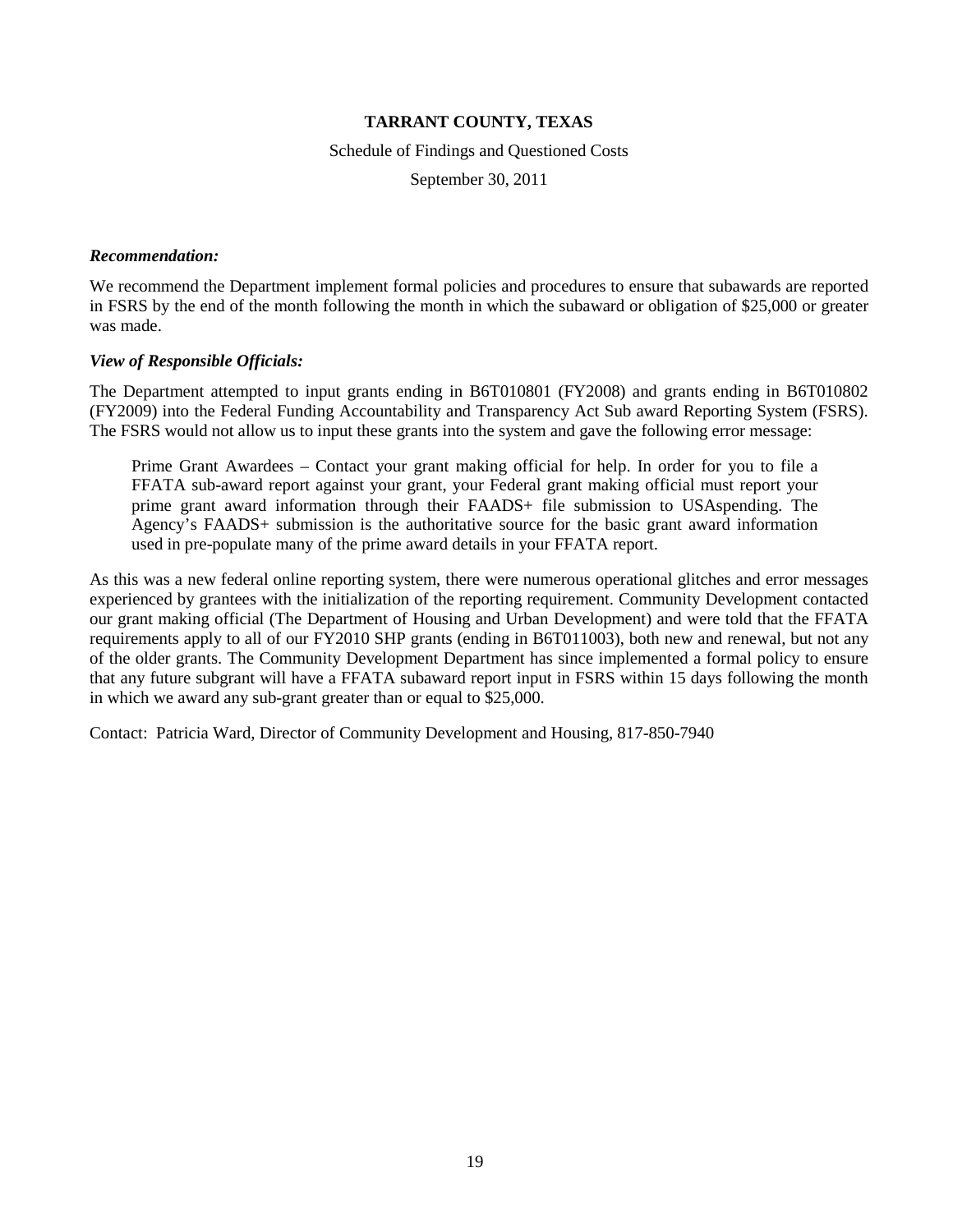#### Schedule of Findings and Questioned Costs

September 30, 2011

#### **Program Name(s):** Supportive Housing Program (SHP)

#### **CFDA Number(s) and Expenditures:** 14.235, \$2,661,248

#### **Federal Award Number and Year:**

| TX0102B67010801, | TX0115B6T010801, | TX0114B6T010802. | TX0114B6T010802, |
|------------------|------------------|------------------|------------------|
| TX0093B6T010802, | TX0093B6T010802, | TX0093B6T010802, | TX0093B6T010802, |
| TX0093B6T010802, | TX0093B6T010802. | TX0093B6T010802. | TX0093B6T010802, |
| TX0093B6T010802, | TX0113B6T010802, | TX0113B6T010802, | TX0113B6T010802, |
| TX0105B6T010802, | TX0114B6T011003, | TX0093B6T011003, | TX0093B6T011003. |
| TX0100B6T011003, | TX0097B6T011003, | TX0104B6T011003. | TX0104B6T011003. |
| TX0093B6T011003, | TX0093B6T011003, | TX0093B6T011003  |                  |

#### **Finding 2011-04:** *Subrecipient Audits*

#### *Criteria or Specific Requirement:*

A pass-through entity is responsible for (1) ensuring that subrecipients expending \$500,000 or more in Federal awards during the subrecipient's fiscal year, for fiscal years ending after December 31, 2003 as provided in OMB Circular A-133, have met the audit requirements of OMB Circular A-133 and that the required audits are completed within 9 months of the end of the subrecipient's audit period; (2) issuing a management decision on audit findings within 6 months after receipt of the subrecipient's audit report; and (3) ensuring that the subrecipient takes timely and appropriate corrective action on all audit findings. In cases of continued inability or unwillingness of a subrecipient to have the required audits, the pass-through entity shall take appropriate action using sanctions.

### *Condition:*

During our procedures performed over the SHP program, we noted that management did not perform proper follow-up procedures with one of the five subrecipients selected for test work when the audit report received from the subrecipient was not in accordance with OMB Circular A-133 requirements. We noted that management received audited consolidated financial statements from a subrecipient that did not include a compliance audit report in accordance OMB Circular A-133. Subsequent to our identification of this issue, management requested and received an audited set of financial statements that met the requirements of OMB Circular A-133.

#### *Questioned Costs:*

None.

### *Possible Asserted Cause and Effect:*

Management failed to recognize that the report received by the subrecipient was not in accordance with OMB Circular A-133 requirements. This lack of knowledge of the applicable requirements could increase the risk of future noncompliance with federal regulations and potential questioned costs.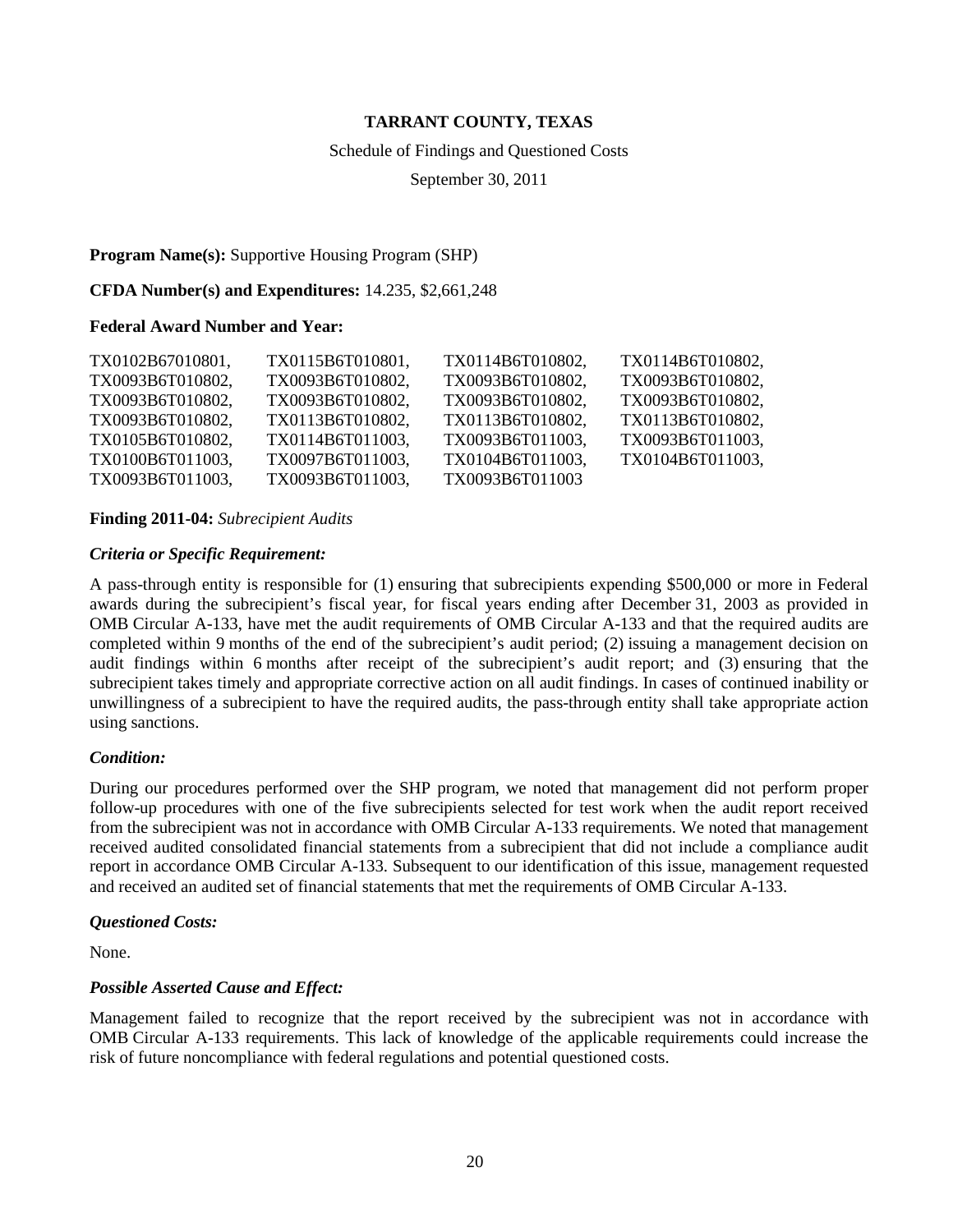Schedule of Findings and Questioned Costs

September 30, 2011

#### *Recommendation:*

We recommend management implement formal management review policies and procedures to ensure the audit reports provided by each subrecipient expending \$500,000 or more in Federal awards during its respective fiscal year are in accordance with OMB Circular A-133 requirements.

#### *View of Responsible Officials:*

The Department has implemented a formal policy requiring Program Managers and the Financial Manager to review and sign an acknowledgement form attached to all audits submitted by subrecipients. This procedure will ensure compliance with OMB Circular A-133.

Contact: Patricia Ward, Director of Community Development and Housing, 817-850-7940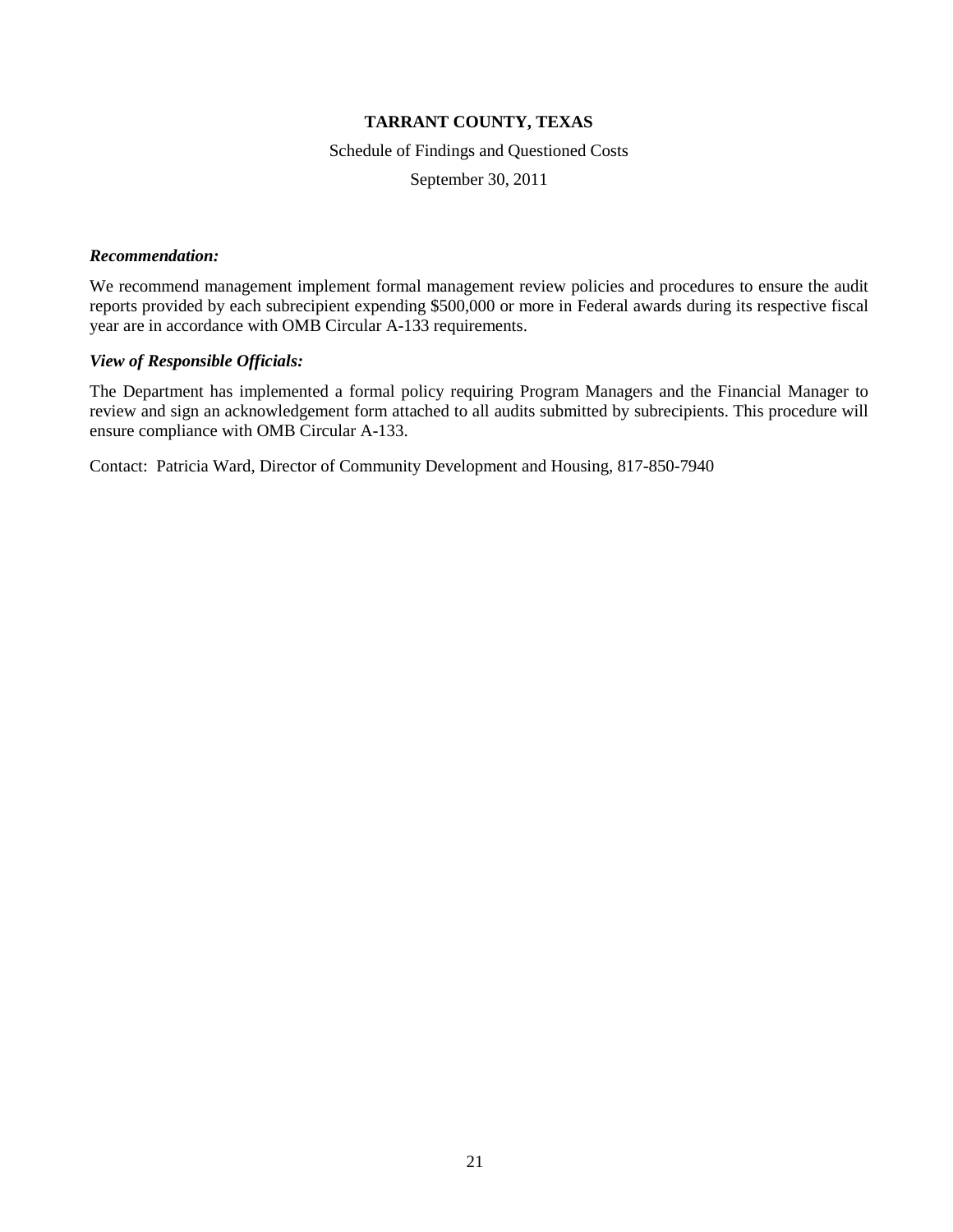

#### TARRANT COUNTY TARRANT COUNTY ADMINISTRATION BUILDING - ROOM 506 100 E. WEATHERFORD FORT WORTH, TEXAS 76196-0103 817/884-1205 Fax 817/884-1104

S. RENEE TIDWELL, CPA **COUNTY AUDITOR** rtidwell@tarrantcounty.com

RONALD D. BERTEL, CPA FIRST ASSISTANT COUNTY AUDITOR rbertel@tarrantcounty.com

# **Summary Schedule of Prior Audit Findings September 30, 2010**

# **Finding 2010-01: Cash Management**

# **Management's Response**

Reimbursement requests are prepared based on expenditures posted to the general ledger for a specific month. The posting date is based on the date of the receipt of the goods or service, not the check date. We have explored different procedures to evaluate if any posted expenses have not been paid. All of these procedures were manual in nature and would produce a higher risk of inaccurate reporting. We do evaluate the fund balance prior to requesting reimbursement of grant funds. We would not request funds in an amount that would result in having cash on hand for our reimbursement grants.

Contact: Suzanne McKenzie, Grant and Financial Reporting Manager, 817-884-1014

# Finding 2010-02: Suspension and Debarment

# **Management's Response**

In January 2010 a written policy and procedure was issued to maintain compliance with the Suspension and Debarment requirement. The policy is being followed.

Contact: Suzanne McKenzie, Grant and Financial Reporting Manager, 817-884-1014

# Finding 2010-03: Equipment and Real Property Management

# Management's Response

Tarrant County Public Health has assigned preparedness equipment tagging and tracking duties to a preparedness position for general preparedness equipment. A laboratory preparedness position has been assigned equipment tagging and tracking duties for laboratory equipment. Back up positions for each area have also been established. All